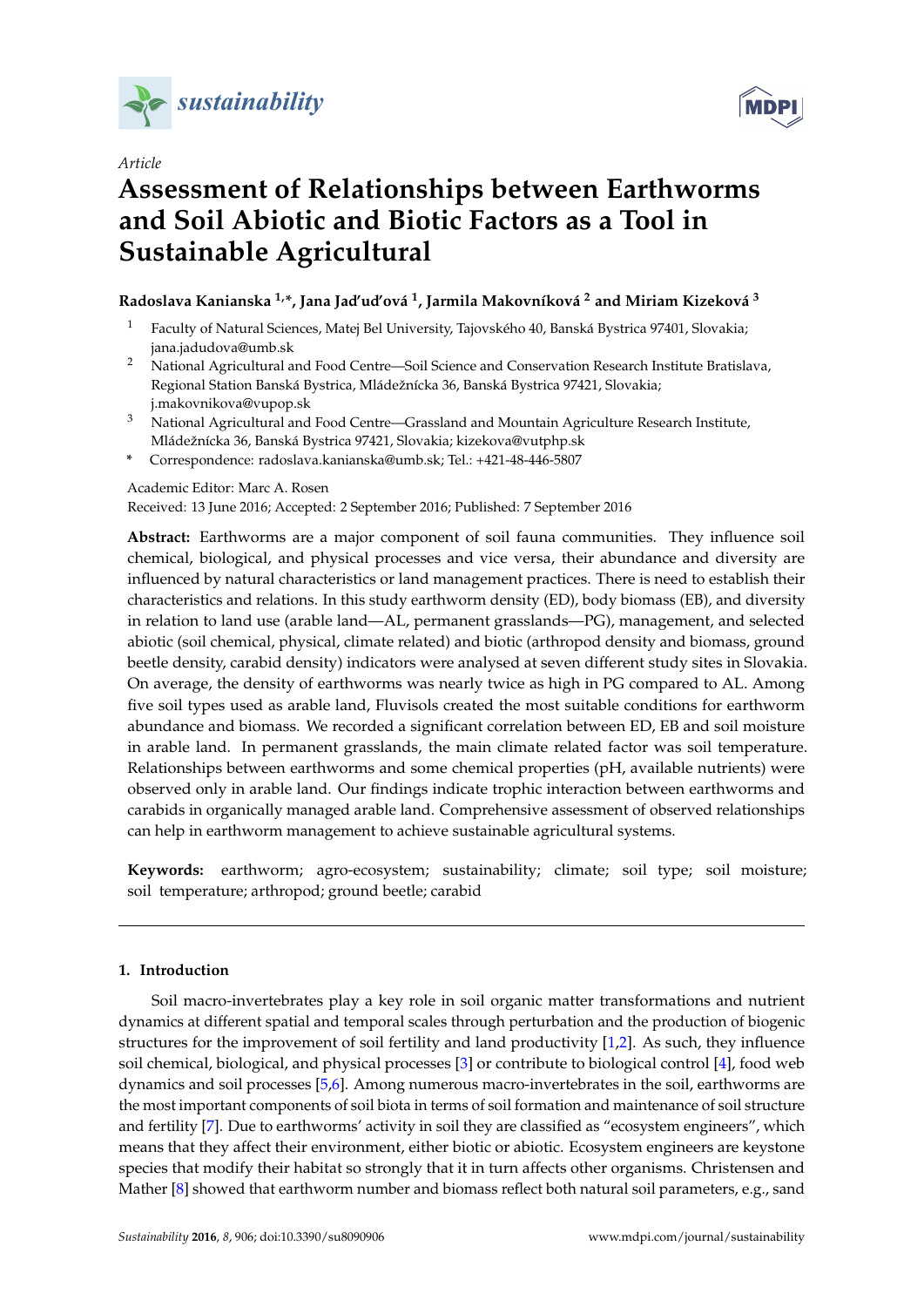content, and agricultural practices. Kernecker et al. [\[9\]](#page-11-8) confirmed the effect of soil moisture, vegetation diversity, and soil nutrient concentrations on earthworm species compositions.

There are many studies in different parts of the world which have assessed earthworm abundance and functions in the soils [\[10](#page-11-9)[–16\]](#page-11-10). Focus has been given to integrate earthworms into agriculture management in order to increase the crop yield [\[17\]](#page-11-11). However, cultural practices are widely recognized to affect earthworms in agricultural fields [\[18\]](#page-11-12). Tillage, crop type and pesticide inputs have been demonstrated to affect earthworms in agroecosystems. Earthworms can serve as a tool reflecting the environmental impact of tillage operations, soil pollution, different agricultural input, trampling, industrial plant pollution, etc. [\[19\]](#page-11-13). Several studies have shown that earthworm abundance and diversity are reduced in agricultural fields, compared to uncropped soils [\[4\]](#page-11-3). Significant loss of soil faunal biodiversity or species richness has been found to accompany conventional agricultural systems based on intensive cultivation, high fertilizer inputs and crop monoculture.

In terrestrial systems the majority of ecosystem services arise from soil functions that are dependent to a greater or lesser extent on interactions between organisms, organic and mineral fractions of soil [\[20\]](#page-11-14). Earthworms come into interaction with other soil organisms directly or indirectly. So, to investigate the potential of the earthworms to integrate into agriculture management, knowledge on different physical, chemical, biological and management factors that affect the distribution and abundance of earthworm population is important, which will help to identify the ecological appropriateness of the earthworms in order to supplement their existing population and quantity the impact of earthworms on agricultural land [\[21\]](#page-11-15). Incorporating the functional roles of earthworms in agro-ecosystem management is key to sustainable agriculture. Earthworms have a potential to contribute to the management of soil fertility for plant growth, enhanced farming efficiency and agricultural sustainability. For this to be realised, it is important to understand the roles they play in driving soil based processes, their biology and ecology [\[22\]](#page-11-16).

The linkages between earthworm activity, biotic and abiotic factors, climate change and land management practices are numerous, interrelated, and in many cases shape ecosystem service provision. Here, we present a survey of earthworm species in differently managed arable systems and permanent grasslands of Slovakia with the following objectives; (1) to record different species present in various agroecosystems; (2) to evaluate variations of earthworm density, biomass productivity, and diversity in relation to management, abiotic and biotic factors; and (3) to evaluate trophic interactions between earthworms and arthropods that can be utilised to enhance agricultural sustainability.

#### **2. Materials and Methods**

#### *2.1. Study Area*

Slovakia is a highly diversified country in respect to its natural environment. It is largely located in the mountainous territory of the western Carpathian arch, which forms the boundary between important physical and bio-geographic zones and several main European watersheds. Only a small part of Eastern Slovakia belongs to the eastern Carpathian region, and the southwestern part to the Pannonian basin. The mountain regions cover more than 55% of the total land territory. The climate is temperate but is influenced locally by elevation and type of relief. Communities vary from thermophilous in the southern parts of the country, to mountainous in the higher altitudes [\[23\]](#page-12-0).

Seven study sites with two different land uses (arable land—AL, and permanent grasslands—PG) located in different natural conditions were selected. Only the VO study site situated at Danubian Upland with the most productive soil type (Black Chernozem) is used only as arable land (Figure [1,](#page-2-0) Tables [1](#page-2-1) and [2\)](#page-2-2).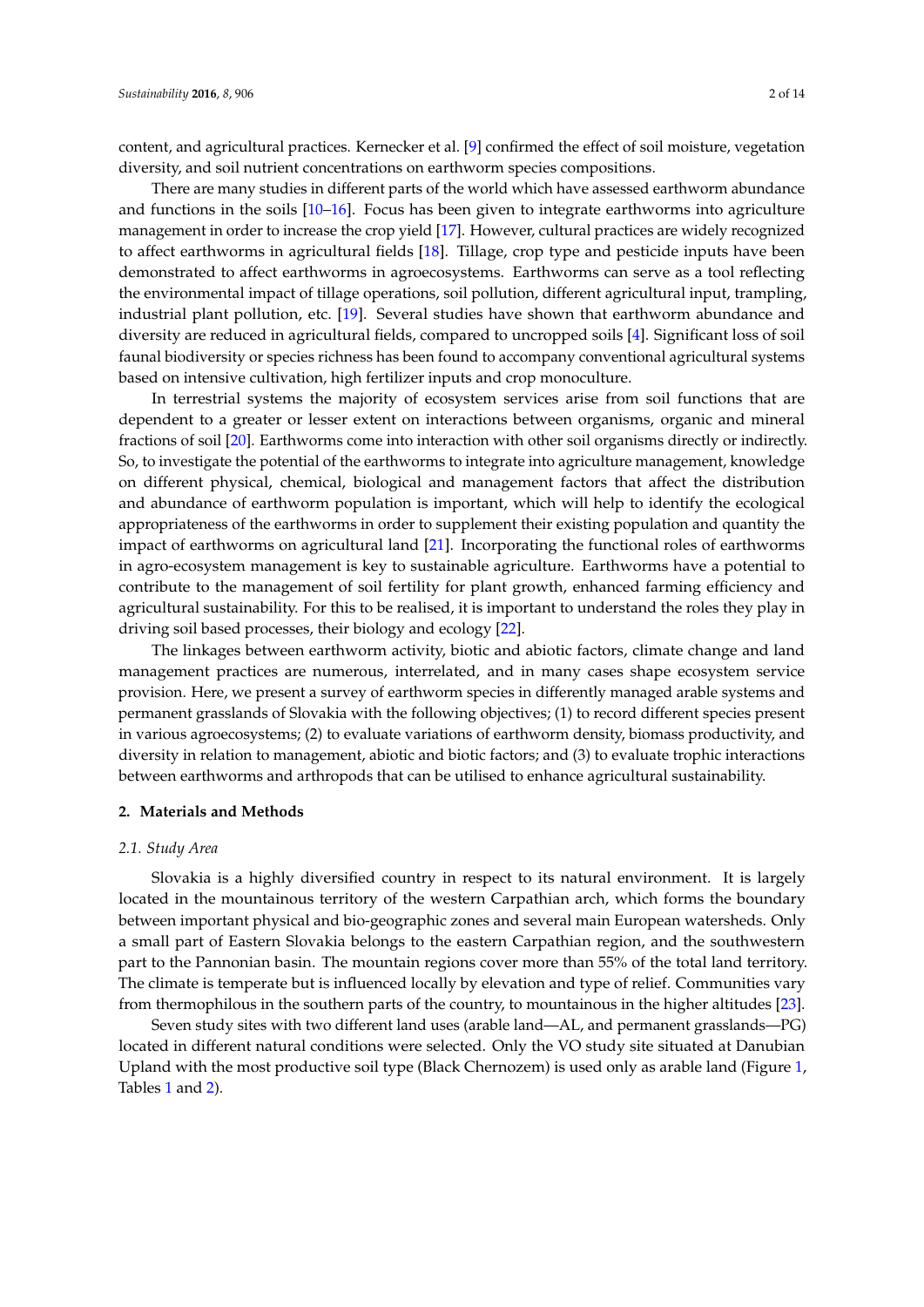<span id="page-2-0"></span>

**Figure 1.** Map of the location of Slovakia in Europe and seven study sites. **Figure 1.** Map of the location of Slovakia in Europe and seven study sites.

<span id="page-2-1"></span>

| <b>Study Site</b> | Geographical<br>Location | Soil Type                                              | Soil.<br><b>Texture</b> | Altitude (m)           | <b>Land Management</b>                     |
|-------------------|--------------------------|--------------------------------------------------------|-------------------------|------------------------|--------------------------------------------|
| <b>NV</b>         | Eastern Slovak Upland    | Humic Regosol (Fluvisol)                               | Clayey                  | $AI - 121$<br>$PG-123$ | AL-intensive farming<br>PG-cattle pasture  |
| VO                | Danubian Upland          | <b>Black Chernozem</b><br>(Chernozem)                  | Loamy                   | AL-137                 | AL-intensive farming                       |
| DV                | Krupina Plain            | Humic Regosol (Fluvisol)                               | Sandy-loam              | AL-157<br>PG-155       | AL-intensive farming<br>PG-alluvial meadow |
| MJ                | Borská Lowland           | AL-Regosol (Regosol)<br>PG-Humic Regosol<br>(Fluvisol) | Sandy<br>Sandy          | $AI - 157$<br>$PG-160$ | AL-intensive farming<br>PG-meadow          |
| KE.               | Slovak Karst             | Eutric Cambisol (Cambisol)                             | Loamy                   | AL-360<br>$PG - 344$   | AL-extensive farming<br>PG-cattle pasture  |
| TA                | Kremnica Mountain        | Dystric Cambisol (Cambisol)                            | Loamy                   | AL-595<br>PG-597       | AL-extensive farming<br>PG-sheep pasture   |
| LT                | Low Tatras               | Regosol (Rendzina)                                     | Loamy                   | $AI - 950$<br>PG-931   | AL-organic farming<br>PG-meadow            |

**Table 1.** Geographic characteristics and land management of the seven study sites. **Table 1.** Geographic characteristics and land management of the seven study sites.

Abbreviations: NV, Nacina Ves; VO, Voderady; DV, Dvorníky; MJ, Moravský Ján; KE, Kečovo; TA, Tajov; LT, Liptovská Teplička; AL, arable land; PG, permanent grasslands.

|  | <b>Table 2.</b> Climatic characteristics from the nearest meteorological stations. |  |  |  |
|--|------------------------------------------------------------------------------------|--|--|--|
|  |                                                                                    |  |  |  |

<span id="page-2-2"></span>

| Study<br><b>Site</b> | Meteorological<br><b>Station</b> | <b>Two Months Average</b><br>Long-Term<br>Average Air<br>Air Temperature<br>before Sampling (°C)<br>Temperature $(^{\circ}C)$ |     | Long-Term<br>Average<br>Rainfall (mm) | <b>Two Months</b><br><b>Rainfall before</b><br>Sampling (mm) |  |
|----------------------|----------------------------------|-------------------------------------------------------------------------------------------------------------------------------|-----|---------------------------------------|--------------------------------------------------------------|--|
| NV                   | Michalovce                       | 8.9                                                                                                                           | 4.3 | 559                                   | 28                                                           |  |
| VO                   | Kráľová pri Senci                | 9.5                                                                                                                           | 4.1 | 560                                   | 57                                                           |  |
| DV                   | Dudince                          | 8.7                                                                                                                           | 3.5 | 606                                   | 67                                                           |  |
| MJ                   | Moravský Ján                     | 9.2                                                                                                                           | 4.1 | 525                                   | 53                                                           |  |
| КE                   | Rožňava                          | 8.6                                                                                                                           | 3.4 | 620                                   | 33                                                           |  |
| TA                   | Banská Bystrica                  | 8.1                                                                                                                           | 7.2 | 795                                   | 106                                                          |  |
| LT                   | Poprad                           | 6.2                                                                                                                           | 4.7 | 950                                   | 41                                                           |  |
|                      |                                  |                                                                                                                               |     |                                       |                                                              |  |

Abbreviations: NV, Nacina Ves; VO, Voderady; DV, Dvorníky; MJ, Moravský Ján; KE, Kečovo; TA, Tajov; LT, Liptovská Teplička.

#### *2.2. Methods*

At each study site the biotic (earthworm density—ED, earthworm biomass—EB, earthworm diversity—EDI, earthworm species, arthropod density—AD, arthropod biomass—AB, ground beetle density—GBD, and carabid density—CD) and abiotic parameters (soil temperature—ST, soil moisture—SM, and penetration resistance—PR) were measured for two land use categories (arable land—AL and permanent grasslands—PG) with the site specific land management.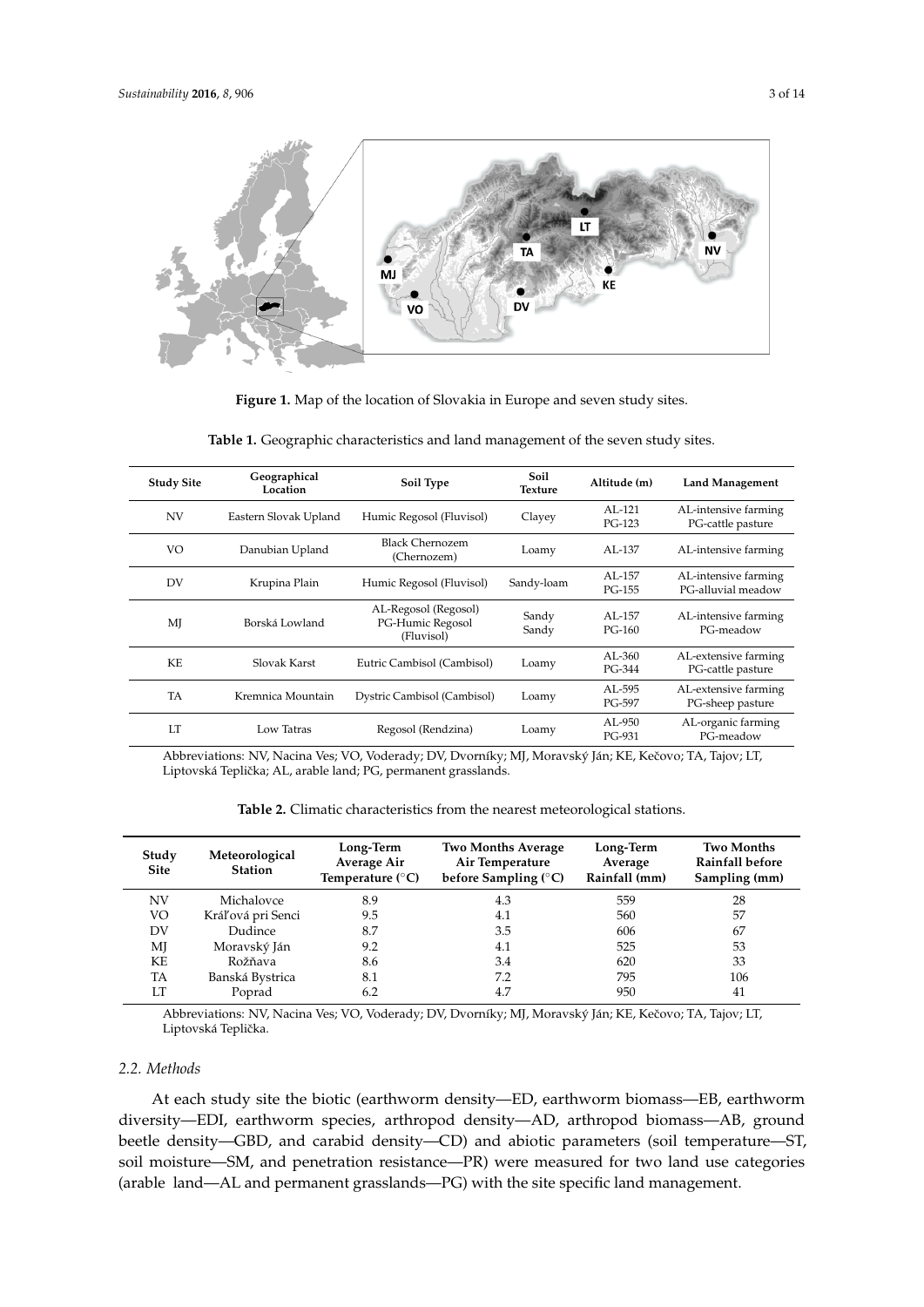Before the earthworm collection and traps installation, measurement of the soil physical parameters was done in the same places where earthworms were collected. Soil temperature, soil moisture and penetration resistance were measured at seven points on each site at the arable land and permanent grasslands. Soil temperature (ST) was measured in ◦C at 0.05 (ST05) and 0.20 (ST20) m depth by insertion of a thermometer in ◦C. Soil moisture level (SM) was measured in soil moisture volume percentage at 0.05 (SM05) and 0.20 (SM20) m depth using a soil moisture sensor (ThetaProbe, type ML2x: Eijkelkamp Agrisearch Equipment, Giesbeek, The Netherlands, 2013) in the soil moisture volume percentage. Penetration resistance (PR) was measured with an electronic penetrometer (Penetrologger, 6987 EM: Eijkelkamp Agrisearch Equipment, Giesbeek, The Netherlands, 2013) with a cone diameter of 1 cm<sup>2</sup> and a 60° top angle cone. Cone resistance was recorded in MPa.

On each site 1 kg of soil samples for chemical analysis were collected from four points placed at the apices of a 10-m side square. Soil samples were air dried, homogenized, sieved thoungh 2 mm sieves and analysed for soil pH in KCl, total oxidizable organic carbon (TOC) according to Tjurin's method (a modification of Nikitin)  $[24]$ , total nitrogen (N<sub>t</sub>) according to a modified Kjeldahl method in accordance with the Slovak standardized method (STN ISO 11261), and available nutrients (P, K, Mg) according to Mehlich III [\[25\]](#page-12-2). The mean values were used as soil chemical status characteristics.

Earthworms were sampled in seven study sites, in seven arable land and six grasslands (at VO study site the land is not used as permanent grasslands). Sampling was done in the spring 2015 (March–April) when earthworm populations are the most active. At each site, earthworms were sampled by digging of seven pits of 35  $\times$  35 cm<sup>2</sup> to the depth of 20 cm placed in a line with 3 m distance between the pits. Soil from pit was replaced on plastic bag and hand sorted. The earthworms were counted and collected. Deeper-dwelling earthworms were expelled by 1.5 L of 0.2% formalin. Formalin was applied directly to the holes. After a few minutes earthworms were collected. The collected samples of earthworms were transported in glass cups with sufficient amount of soil in portable fridge to the laboratory. The next day, the collected earthworms were washed, weighed, and the sexual maturity and body colour were noted. The earthworm density and biomass from soil monoliths were recalculated per square meter. Earthworms were sacrificed, fixed in 4% formalin and mature individuals identified by the Zajonc Earthworm key [\[26\]](#page-12-3) using a binocular microscope. Shannon-Wiener index (H') analysis was performed to determine a measure of estimated diversity within each study site.

Soil arthropods including ground beetles and carabids were sampled in the same places where earthworms were collected. Seven plastic pitfall traps of 1.5 L volume were placed flush with the surface. The traps were filled with 200 mL 4% formalin solution. After one month the traps were collected. The captured individuals were counted, weighed, identified and preserved in formalin solution.

Correlation analysis was conducted using the Spearman's Rank correlation coefficients to identify relationship among earthworms and selected soil abiotic and biotic factors. Differences between two different land use systems (AL, PG) were tested by a paired samples test. The statistical analysis was conducted using the PASW Statistics software version 18.0 (SPSS Inc., Chicago, IL, USA, 2016).

#### **3. Results and Discussion**

#### *3.1. Earthworm Biomass, Density and Diversity in Differently Managed Agroecosystems*

In total, 1091 earthworms were sampled representing an overall biomass of 609.8 g. Average fresh body biomass of the earthworms per 1 m<sup>2</sup> ranged from 0 to 66.4 g·m<sup>−2</sup> and 28.2 to 134.5 g·m<sup>−2</sup> in arable land and permanent grasslands, respectively (Table [3\)](#page-4-0).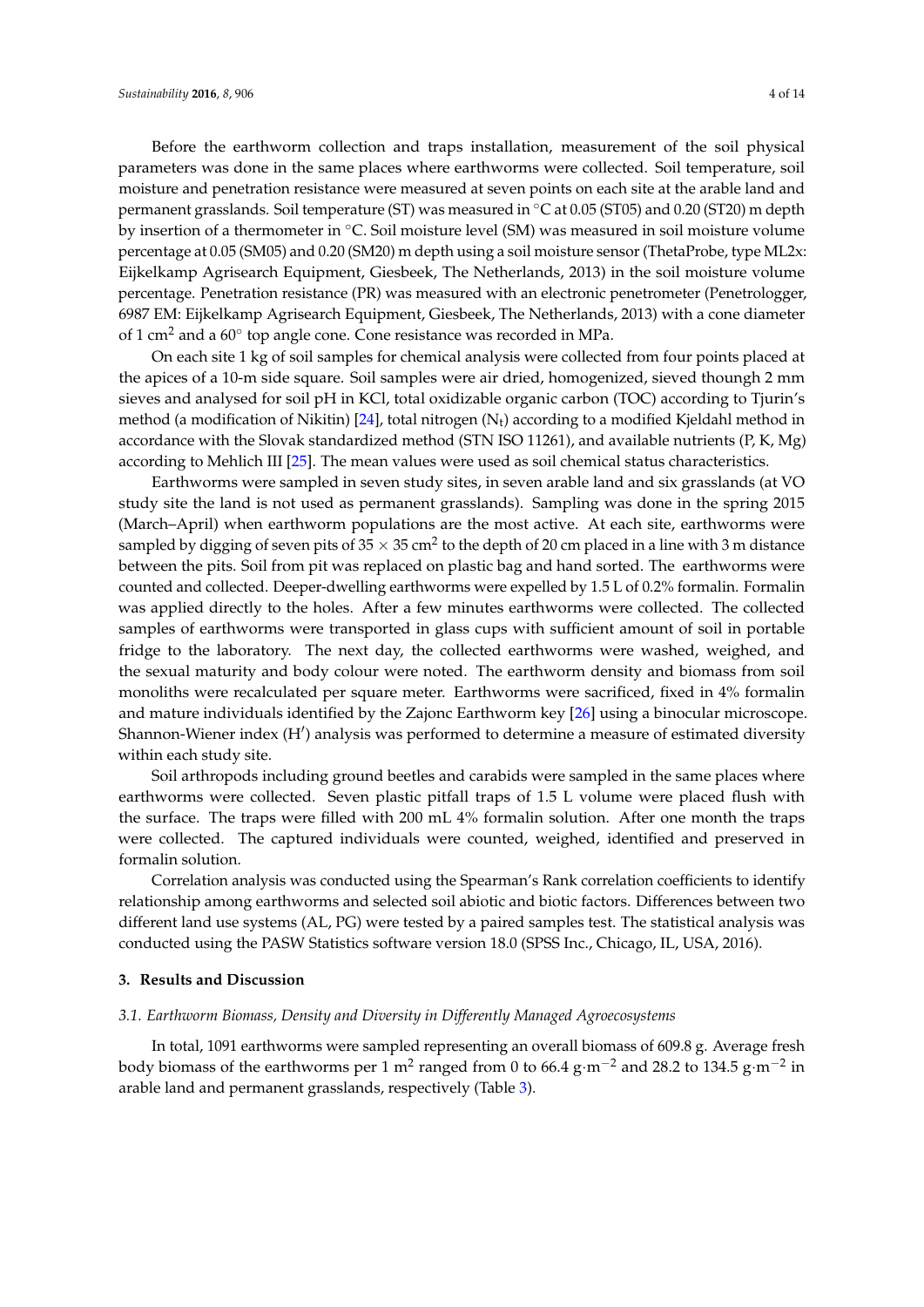| Study       |      |       | AL               |        | PG.  |       |                 |                          |  |  |
|-------------|------|-------|------------------|--------|------|-------|-----------------|--------------------------|--|--|
| <b>Site</b> | Min  | Max   | Mean $+$ SD      | Median | Min  | Max   | Mean $+$ SD     | Median                   |  |  |
| <b>NV</b>   | 0.0  | 101.6 | $40.8 \pm 31.10$ | 32.6   | 64.8 | 235.6 | $134.5 + 57.49$ | 132.7                    |  |  |
| VO          | 0.0  | 93.3  | $28.2 + 30.26$   | 23.2   |      |       |                 | $\overline{\phantom{a}}$ |  |  |
| DV          | 13.3 | 143.5 | $66.4 + 49.76$   | 46.8   | 84.9 | 194.0 | $122.0 + 39.11$ | 129.4                    |  |  |
| MJ          | 0.0  | 0.0   | 0.0              | 0.0    | 15.2 | 171.0 | $84.4 + 64.54$  | 78.0                     |  |  |
| KE          | 42.7 | 90.4  | $63.3 + 17.82$   | 58.3   | 7.3  | 188.5 | $67.8 + 63.42$  | 51.4                     |  |  |
| TA          | 21.6 | 39.5  | $27.4 + 6.25$    | 25.1   | 19.2 | 69.1  | $40.8 + 19.00$  | 37.5                     |  |  |
| LТ          | 0.0  | 21.39 | $7.23 + 8.35$    | 2.12   | 8.7  | 49.8  | $28.2 + 16.35$  | 28.8                     |  |  |

<span id="page-4-0"></span>**Table 3.** Basic statistical characteristics of earthworm fresh biomass at seven study sites under different land use in 2015 ( $g·m<sup>-2</sup>$ ).

Abbreviations: NV, Nacina Ves; VO, Voderady; DV, Dvorníky; MJ, Moravský Ján; KE, Kečovo; TA, Tajov; LT, Liptovská Teplička; AL, arable land; PG, permanent grasslands.

The measured mass values indicate the fact that earthworms belong to the largest soil macrofauna species and they are a major component of soil fauna communities in most ecosystems [\[27,](#page-12-4)[28\]](#page-12-5). In temperate zones earthworm biomass often exceeds the biomass of all other soil biota having major impacts on other soil biota and soil conditions [\[29\]](#page-12-6).

The density of earthworms ranged from 0 to 226.2 ind∙m<sup>-2</sup> and from 74.6 to 277.6 ind∙m<sup>-2</sup> in AL and PG, respectively (Table [4\)](#page-4-1).

<span id="page-4-1"></span>**Table 4.** Basic statistical characteristics of earthworm density at 7 study sites under different land use in 2015 (ind $\cdot$ m $^{-2}$ ).

|       |       | AL               |        | PG    |       |                   |        |  |
|-------|-------|------------------|--------|-------|-------|-------------------|--------|--|
| Min   | Max   | Mean $+$ SD      | Median | Min   | Max   | Mean $+$ SD       | Median |  |
| 0.0   | 57.1  | $29.2 + 17.54$   | 24.5   | 114.3 | 261.2 | $197.1 + 53.20$   | 220.4  |  |
| 0.0   | 122.4 | $45.5 \pm 38.25$ | 40.8   | -     |       |                   |        |  |
| 32.7  | 114.3 | $53.6 + 27.43$   | 49.0   | 228.6 | 383.7 | $277.6 \pm 54.15$ | 253.1  |  |
| 0.0   | 0.0   | 0.0              | 0.0    | 16.3  | 179.6 | $100.3 \pm 59.37$ | 98.0   |  |
| 146.9 | 351.0 | $226.2 + 69.54$  | 195.9  | 32.7  | 146.9 | $84.0 + 48.23$    | 65.3   |  |
| 32.7  | 81.6  | $56.0 + 21.82$   | 40.8   | 40.8  | 179.6 | $108.5 + 49.37$   | 89.8   |  |
| 0.0   | 57.14 | $20.99 + 18.77$  | 24.49  | 16.3  | 163.3 | $74.6 \pm 50.86$  | 65.3   |  |
|       |       |                  |        |       |       |                   |        |  |

Abbreviations: NV, Nacina Ves; VO, Voderady; DV, Dvorníky; MJ, Moravský Ján; KE, Kečovo; TA, Tajov; LT, Liptovská Teplička; AL, arable land; PG, permanent grasslands.

The maximum value of 277.6 individuals per  $m<sup>2</sup>$  was measured in permanent grasslands at the DV site in Fluvisol. The majority of individuals were juveniles (228.57 ind·m−<sup>2</sup> of juveniles; 47.72 ind·m−<sup>2</sup> of matures). On average, the density of earthworms per  $m<sup>2</sup>$  was nearly twice as high in permanent grasslands (120.3 ind·m<sup>-2</sup>) compared to arable land (61.6 ind·m<sup>-2</sup>).

At the KE site we measured the second highest density of individuals per m<sup>2</sup> (226.2 ind·m<sup>-2</sup>) in extensively managed arable land. As at the DV site juveniles dominated the samples (205.25 ind·m<sup>-2</sup> of juveniles; 21.00 ind·m<sup>-2</sup> of matures). The high earthworm density at the KE site is probably a consequence of ongoing erosion processes that are more intense in arable land than in permanent grasslands with permanent vegetation cover. The sampling was done on the bottom of the slope with accumulated fine materials with suitable content of organic matter, nitrogen and other nutrients that generate good living conditions for earthworms. The findings followed similar patterns as Kanianska et al. found in 2014 [\[30\]](#page-12-7).

Mean biomass of earthworms was also more than twice as high in permanent grasslands (68.3  $\rm g \cdot m^{-2}$ ) compared to arable land (33.3  $\rm g \cdot m^{-2}$ ). The differences between arable land and permanent grasslands analysed by a paired samples test confirmed significant differences between the earthworm density and biomass in these two land uses. Results confirmed the opinion that the distribution and biomass of earthworms in the soil depends on land use and management practices. Several authors [\[31](#page-12-8)[–33\]](#page-12-9) found earthworms to be more abundant and populations to have greater biomass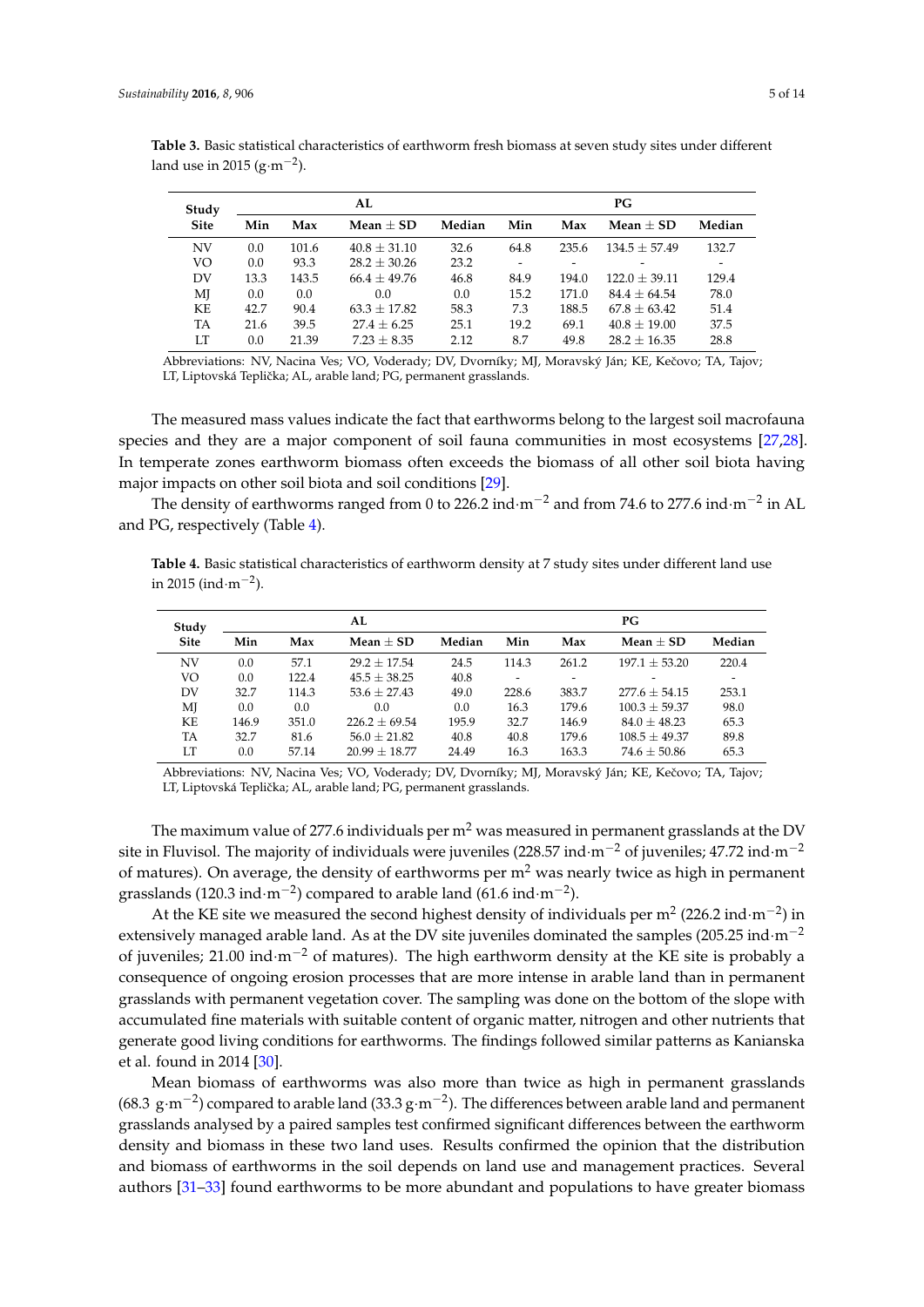under long-term pasture than under long-term cropping. In addition, in permanent grasslands with managed grazing, positive effects of cattle and sheep slurry manure on earthworm populations were recorded in permanent grasslands at the NV and the TA sites similar to studies of de Goede et al. [\[34\]](#page-12-10), Murchie et al. [\[35\]](#page-12-11), and Pommeresche and Loes [\[36\]](#page-12-12). Significant loss of soil faunal abundance in arable lands is connected with intensive cultivation [\[37\]](#page-12-13), high fertilizer inputs, crop monoculture, and machine traffic in arable land [\[38\]](#page-12-14). In our study the number of anecic earthworms were also reduced in intensively managed study sites.

A total of 12 species were identified of which 9 were present in arable land and 11 in permanent grasslands (Tables [5](#page-5-0) and [6\)](#page-5-1). The percentage of juveniles within community was only slightly higher in arable land (80%) than in permanent grasslands (72.4%).

<span id="page-5-0"></span>**Table 5.** Summary of the numbers of earthworms of each species and Shannon-Wiener index at seven study sites in arable land (ind $\cdot$ m<sup>-2</sup>).

|                                | N V   | VO    | DV    | MJ   | KE     | TA    | LT    | Total  |
|--------------------------------|-------|-------|-------|------|--------|-------|-------|--------|
| Aporrectodea caliginosa        | 7.00  | 5.83  | 1.17  | 0.00 | 11.70  | 0.00  | 2.30  | 27.99  |
| Aporrectodea rosea             | 3.50  | 1.17  | 1.17  | 0.00 | 0.00   | 0.00  | 2.33  | 8.16   |
| Eiseniella tetraedra           | 0.00  | 1.17  | 0.00  | 0.00 | 1.17   | 0.00  | 0.00  | 2.33   |
| Octolasion cyaneum             | 0.00  | 0.00  | 0.00  | 0.00 | 0.00   | 16.32 | 0.00  | 16.32  |
| Octolasion lacteum             | 0.00  | 0.00  | 0.00  | 0.00 | 1.17   | 0.00  | 1.17  | 2.34   |
| Sum of mature endogeic species | 10.50 | 8.17  | 2.34  | 0.00 | 14.04  | 16.32 | 5.80  | 57.17  |
| % of mature endogeic species   | 64.30 | 22.26 | 70.01 | 0.00 | 66.86  | 77.79 | 99.49 | 66.23  |
| Dendrobaena octaedra           | 0.00  | 1.17  | 0.00  | 0.00 | 7.00   | 0.00  | 0.00  | 8.17   |
| Dendrodrilus rubidus           | 0.00  | 0.00  | 0.00  | 0.00 | 00.00  | 4.66  | 0.00  | 4.66   |
| Lumbricus rubellus             | 0.00  | 2.33  | 1.17  | 0.00 | 0.00   | 0.00  | 0.00  | 3.50   |
| Sum of mature epigeic species  | 0.00  | 3.50  | 1.17  | 0.00 | 7.00   | 4.66  | 0.00  | 16.33  |
| % of mature epigeic species    | 0.00  | 29.99 | 11.13 | 0.00 | 33.33  | 22.21 | 0.00  | 18.92  |
| Lumbricus terrestris           | 5.83  | 0.00  | 7.00  | 0.00 | 0.00   | 0.00  | 0.00  | 12.83  |
| Sum of mature anecic species   | 5.83  | 0.00  | 7.00  | 0.00 | 0.00   | 0.00  | 0.00  | 12.83  |
| % of mature anecic species     | 35.70 | 0.00  | 66.60 | 0.00 | 0.00   | 0.00  | 0.00  | 14.86  |
| Sum of mature species          | 16.33 | 11.67 | 10.51 | 0.00 | 21.00  | 20.98 | 5.83  | 86.30  |
| Sum of juveniles               | 12.83 | 33.82 | 43.15 | 0.00 | 205.25 | 34.99 | 15.16 | 345.20 |
| Total sum                      | 29.16 | 45.49 | 53.65 | 0.00 | 226.25 | 55.97 | 20.99 | 431.50 |
| H'                             | 1.50  | 1.90  | 1.36  | 0.00 | 1.41   | 0.79  | 1.52  | 2,72   |

| Abbreviations: H', Shannon-Wiener index; NV, Nacina Ves; VO, Voderady; DV, Dvorníky; MJ, Moravský Ján; |  |
|--------------------------------------------------------------------------------------------------------|--|
| KE, Kečovo; TA, Tajov; LT, Liptovská Teplička.                                                         |  |

<span id="page-5-1"></span>**Table 6.** Summary of the numbers of earthworms of each species and Shannon-Wiener index at six study sites in permanent grasslands (ind $\cdot$ m<sup>-2</sup>).

|                                | N V    | DV     | MJ     | KE    | TA     | LT    | <b>Total</b> |
|--------------------------------|--------|--------|--------|-------|--------|-------|--------------|
| Allolobophora chlorotica       | 3.50   | 1.17   | 0.00   | 0.00  | 0.00   | 0.00  | 4.66         |
| Aporrectodea caliginosa        | 39.65  | 30.32  | 48.98  | 13.99 | 23.32  | 3.50  | 159.77       |
| Aporectodea rosea              | 5.83   | 7.00   | 0.00   | 0.00  | 3.50   | 8.16  | 24.49        |
| Eiseniella tetraedra           | 1.17   | 0.00   | 1.17   | 0.00  | 0.00   | 0.00  | 2.34         |
| Octolasion cyaneum             | 0.00   | 0.00   | 0.00   | 0.00  | 1.17   | 4.66  | 5.83         |
| Octolasion lacteum             | 0.00   | 0.00   | 0.00   | 0.00  | 0.00   | 2.33  | 2.33         |
| Sum of mature endogeic species | 50.15  | 38.49  | 50.15  | 13.99 | 27.99  | 18.65 | 199.42       |
| % of mature endogeic species   | 82.69  | 80.49  | 87.74  | 70.59 | 100.00 | 99.95 | 85.92        |
| Dendrobaena octaedra           | 1.17   | 1.17   | 1.17   | 1.17  | 0.00   | 0.00  | 4.67         |
| Lumbricus castaneus            | 0.00   | 0.00   | 2.33   | 0.00  | 0.00   | 0.00  | 2.33         |
| Lumbricus rubellus             | 0.00   | 2.33   | 1.17   | 0.00  | 0.00   | 0.00  | 3.50         |
| Sum of mature epigeic species  | 1.17   | 3.50   | 4.67   | 1.17  | 0.00   | 0.00  | 10.51        |
| % of mature epigeic species    | 1.93   | 7.32   | 8.17   | 5.90  | 0.00   | 0.00  | 4.53         |
| Aporrectodea longa             | 0.00   | 0.00   | 1.17   | 0.00  | 0.00   | 0.00  | 1.17         |
| Lumbricus terrestris           | 9.33   | 5.83   | 1.17   | 4.66  | 0.00   | 0.00  | 20.99        |
| Sum of mature anecic species   | 9.33   | 5.83   | 1.17   | 4.66  | 0.00   | 0.00  | 20.99        |
| % of mature anecic species     | 15.38  | 12.19  | 4.09   | 23.51 | 0.00   | 0.00  | 9.55         |
| Sum of mature species          | 60.65  | 47.82  | 57.16  | 19.82 | 27.99  | 18.66 | 232.08       |
| Sum of juveniles               | 136.44 | 228.57 | 43.15  | 64.14 | 80.47  | 55.98 | 608.75       |
| Total sum                      | 197.09 | 276.39 | 100.31 | 83.96 | 108.45 | 74.64 | 840.83       |
| H'                             | 1.04   | 1.24   | 0.85   | 1.08  | 0.80   | 1.85  | 1.42         |

Abbreviations: H', Shannon-Wiener index; NV, Nacina Ves; DV, Dvorníky; MJ, Moravský Ján; KE, Kečovo; TA, Tajov; LT, Liptovská Teplička.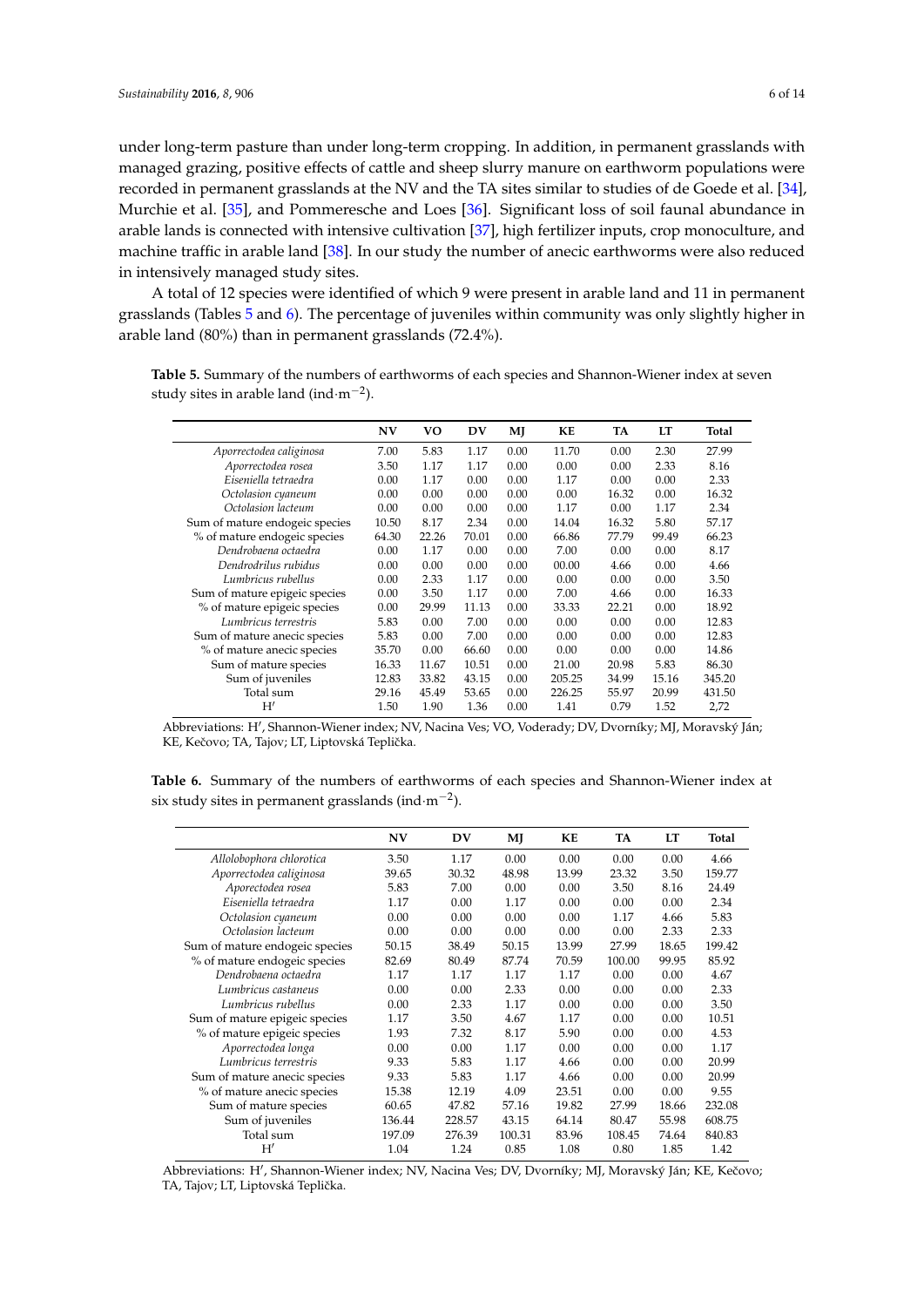Only one species, *Aporrectodea caliginosa* occur in abundance at all seven study sites and was the most numerous species in both different land use sites. In permanent grasslands, *A. caliginosa* represented 68.8% of identified specimens in the dataset, and 32.4% in arable land. *Aporrectodea rosea* and *Lumbricus terrestris* were found at four of seven study sites. *Octolasion cyaneum* and *Octolasion lacteum* were found abundant in arable land. Other species were found irregularly. At the species level, our results are in line with the observations done of Zajonc [\[26,](#page-12-3)[39\]](#page-12-15) in agro-climatic zones of Slovakia in the 1970s and 1980s. The most abundant species in our research, *Aporrectodea caliginosa*, belongs to the quite common earthworm species in Europe. The assessment of earthworm field studies from six different European countries revealed that endogeic species *Aporrectodea caliginosa*, *Aporrectodea rosea* and *Allolobophora chlorotica* are the dominant ecological group [\[40\]](#page-12-16). *Aporrectodea caliginosa* was confirmed as the second most numerous species in a British earthworm dataset [\[41\]](#page-12-17).

The overall effect of earthworms on soil processes varies with their ecological category and species. We identified six endogeic *(Allolobophora chlorotica*, *Aporrectodea caliginosa*, *Aporrectodea rosea*, *Eiseniella tetraedra*, *Octolasion cyaneum*, and *Octolasion lacteum*), four epigeic (*Dendrobaena octaedra*, *Dendrodrilus rubidus*, and *Lumbricus castaneus*, and *Lumbricus rubellus*), and two anecic (*Aporrectodea longa*, *Lumbricus terrestris*) species. Endogeic species dominated in both land use categories. Higher endogeic species abundance was observed in PG (85.9%) than in AL (66.2%). Epigeic species represented 4.5% and 18.9% in permanent grasslands and arable land, respectively. The anecic species represented 9.5% and 14.9% in permanent grasslands and arable land, respectively. The distribution of the different ecological categories of earthworms in arable land and permanent grasslands showed a preference of endogeic species, as soil dwellers with horizontal burrows. These worms rarely come to the surface in contrast to the epigeic species that live in the litter and humus layers or can sometimes penetrate a little deeper into loose mineral soil (particularly *Lumbricus rubellus*). Epigeic species are susceptible to soil cultivation, since it destroys the superficial soil layer. Epigeic species are associated with surface organic matter and may be present in agricultural settings where farming practices provide concentrations of organic materials e.g., animal faeces or crop residues. True epigeic species are often rare in natural settings. In general, they are much more abundant in non-arable habitats than in ploughed ones [\[42](#page-12-18)[,43\]](#page-12-19). Such effect were observed in intensively managed arable land at the NV, the DV, the MJ sites where the epigeic group of earthworms was absent. In addition, the numbers of endogeic species were higher in permanent grasslands comparing to arable land. Similarly, the deep-burrowing earthworms (*Lumbricus terrestris* and *Aporrectodea longa)*, which collect food from the soil surface, is adversely affected by heavy soil cultivation that destroys its burrow system and reduces food sources [\[44\]](#page-12-20). Overall, *Aporrectodea longa* was not found in arable land

The highest earthworm diversity was found at the VO site ( $H' = 1.90$ ) among arable land study sites, and at the LT ( $H' = 1.85$  $H' = 1.85$ ) among permanent grasslands study sites (Tables 5 and [6\)](#page-5-1). Although many authors argue that permanent grasslands have the greatest species diversity of earthworms [\[45,](#page-12-21)[46\]](#page-12-22) we confirmed the statement in only three study sites (MJ, TA, LT).

#### *3.2. Earthworms in Relation to Soil Type and Soil Chemical Properties*

Earthworm abundance and diversity is affected not only by management practices but is also influenced by abiotic and biotic factors. Soil types have an impact on soil biota. We found no earthworms at the MJ study site in Regosol used as arable land situated in a region with low precipitation and high temperature. Regosol used as arable land had unfavourable soil chemical and physical properties. Its texture is sandy, and coarse sand can be a negative factor for earthworms either because of the abrasive action of sand grains that damages earthworm skin or because this soil retains less water [\[47\]](#page-12-23).

Generally, the abundance of species reflects their preference to site specific conditions. *O. lacteum* prefers soils which are rich in calcium [\[39\]](#page-12-15). Therefore *O. lacteum* was found in Rendzina, shallow soil developed on limestone rock at the LT site. *E. tetraedra* as semi-aquatic species [\[48\]](#page-13-0) with affinity for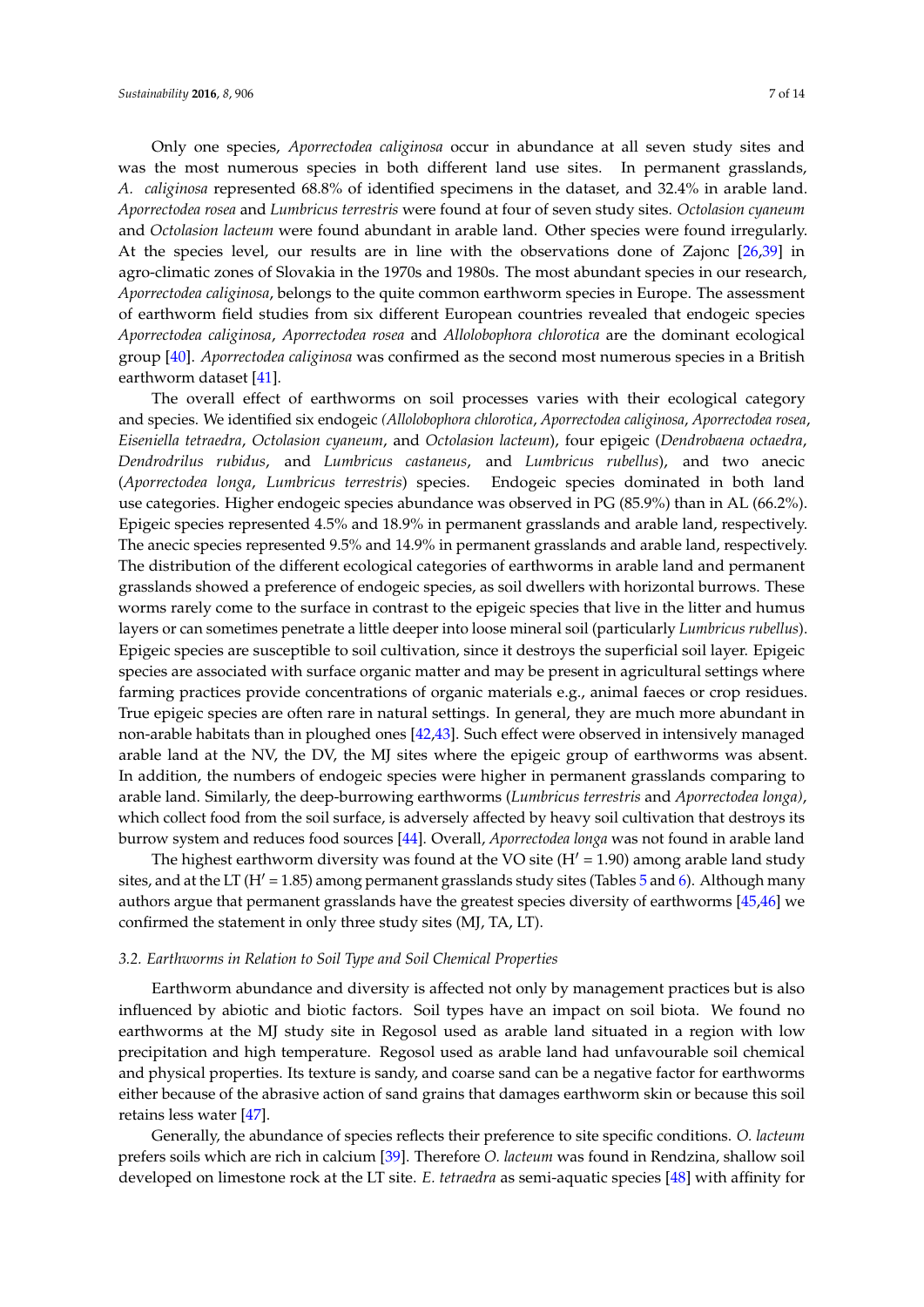moist conditions [\[49\]](#page-13-1), was found more abundant in Fluvisol. In our research we observed the higher earthworm abundance and biomass in Fluvisols, soil types developed in alluvial zones.

Seven study sites differ in soil chemical properties (Tables [7](#page-7-0) and [8\)](#page-7-1). In arable land, soil reaction at the VO and LT is neutral, at the DV weakly acidic, at the NV and KE acidic, and at the TA strongly acidic. In permanent grasslands, soil reaction at the NV, MJ and LT is neutral, at the KE weakly acidic, at the DV strong acidic, and at the TA extremely acidic. Content of total organic carbon is medium, high, very high, and only at the MJ is it very low. Content of available phosphorous is very low and low at all study sites. In contrast, content of available magnesium is medium, high and very high at all study sites with the exception of the MJ. Content of available potassium varies, and low content was recorded at the NV in AL, MJ, and TA in PG.

<span id="page-7-0"></span>

|    | pH KCl | TOC $(g \cdot kg^{-1})$ | $N_t$ (g·kg <sup>-1</sup> ) | $P(mg \cdot kg^{-1})$ | $K$ (mg·kg <sup>-1</sup> ) | $Mg$ (mg·kg <sup>-1</sup> ) |  |
|----|--------|-------------------------|-----------------------------|-----------------------|----------------------------|-----------------------------|--|
| NV | 5.51   | 16.67                   | 2.51                        | 10.16                 | 245.59                     | 672.27                      |  |
| VO | 7.18   | 15.89                   | 1.99                        | 18.74                 | 256.53                     | 762.78                      |  |
| DV | 6.04   | 13.54                   | 1.61                        | 48.35                 | 310.84                     | 318.49                      |  |
| MJ | 4.58   | 7.43                    | 0.96                        | 65.77                 | 132.16                     | 39.32                       |  |
| ΚE | 5.46   | 13.09                   | 1.58                        | 4.84                  | 221.93                     | 184.84                      |  |
| TA | 4.84   | 15.45                   | 1.62                        | 33.56                 | 221.90                     | 127.36                      |  |
| LT | 6.70   | 34.00                   | 3.05                        | 38.23                 | 199.36                     | 949.12                      |  |
|    |        |                         |                             |                       |                            |                             |  |

**Table 7.** Soil chemical parameters at 7 study sites in arable land.

Abbreviations: NV, Nacina Ves; VO, Voderady; DV, Dyorníky; MJ, Moravský Ján; KE, Kečovo; TA, Tajov; LT, Liptovská Teplička; TOC, total organic carbon; Nt, total nitrogen; P, available phosphorus; K, available potassium; Mg, available magnesium.

**Table 8.** Soil chemical parameters at 6 study sites in permanent grasslands.

<span id="page-7-1"></span>

|    | pH KCl | TOC $(g \cdot kg^{-1})$ | $N_t$ (g·kg <sup>-1</sup> ) | $P(mg \cdot kg^{-1})$ | $K$ (mg·kg <sup>-1</sup> ) | $Mg$ (mg·kg <sup>-1</sup> ) |
|----|--------|-------------------------|-----------------------------|-----------------------|----------------------------|-----------------------------|
| NV | 7.18   | 23.18                   | 2.78                        | 14.52                 | 293.56                     | 721.78                      |
| DV | 5.08   | 13.88                   | 1.91                        | 3.02                  | 140.20                     | 466.68                      |
| МЈ | 6.75   | 4.80                    | 1.02                        | 31.42                 | 82.33                      | 113.11                      |
| ΚE | 5.89   | 28.20                   | 3.13                        | 22.83                 | 349.30                     | 260.85                      |
| TA | 4.19   | 42.30                   | 4.14                        | 0.52                  | 136.22                     | 631.80                      |
| LT | 6.94   | 51.30                   | 5.16                        | 3.82                  | 300.33                     | 1233.15                     |

Abbreviations: NV, Nacina Ves; DV, Dvorníky; MJ, Moravský Ján; KE, Keˇcovo; TA, Tajov; LT, Liptovská Teplička; TOC, total organic carbon; Nt, total nitrogen; P, available phosphorus; K, available potassium; Mg, available magnesium.

In permanent grasslands, there was no correlation between earthworm characteristics (earthworm density, biomass, and diversity) and soil chemical parameters (Table [9\)](#page-8-0). In arable land, we found a positive correlation between earthworm biomass and available potassium. The available nutrients are supportive not only for plants but also for soil edaphon biomass. In contrast, nutrients and their availability are influenced by soil fauna. Zhu et al. [\[50\]](#page-13-2) found that earthworms can activate and transform K into effective K that is more readily taken up by plants through feeding, digestion, absorption, and excretion. Earthworm diversity was positively correlated with Mg and pH in arable land (Table [9\)](#page-8-0).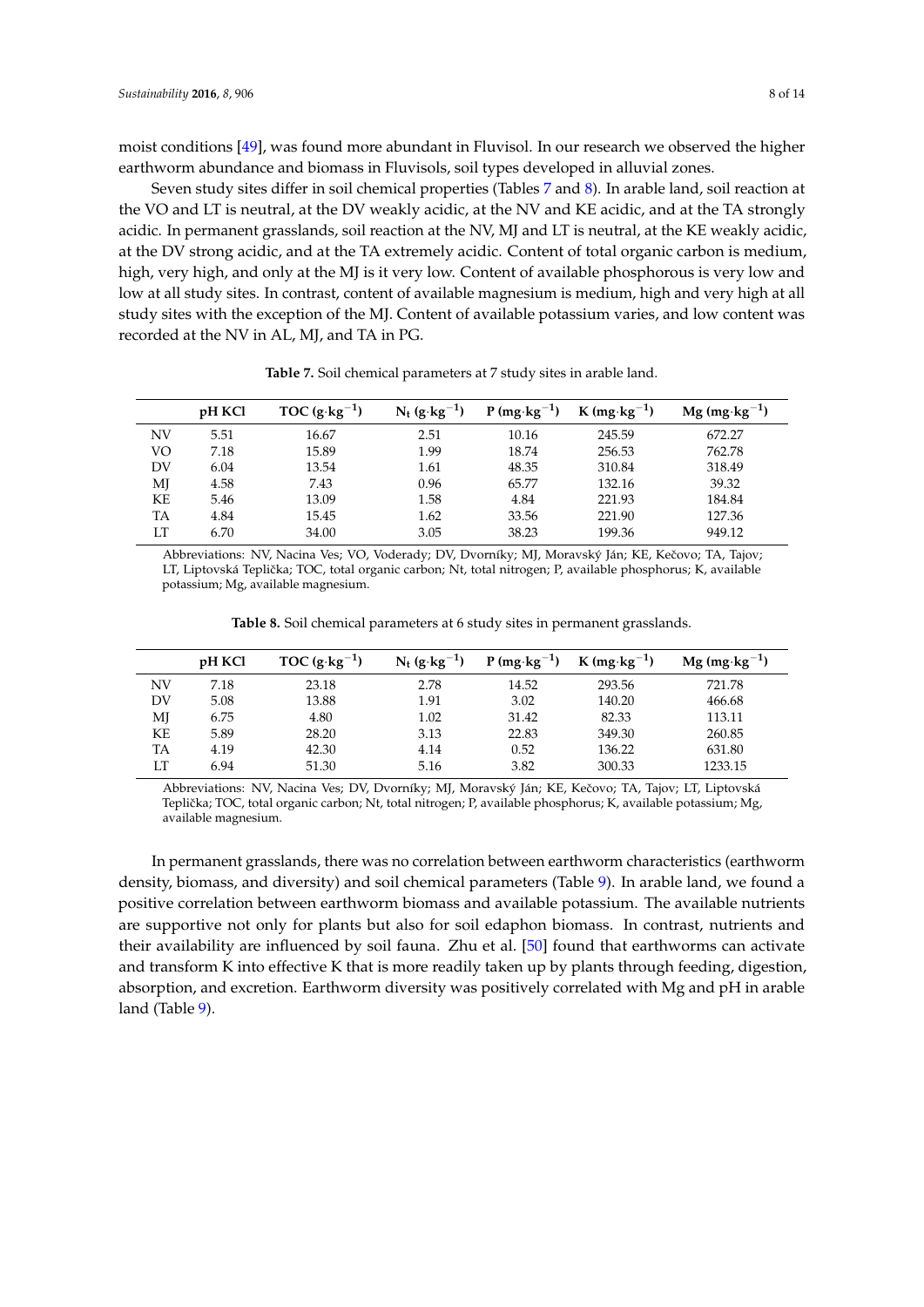|            |          | AL       |           | PG        |          |          |  |  |  |
|------------|----------|----------|-----------|-----------|----------|----------|--|--|--|
|            | ED       | EB       | H'        | <b>ED</b> | EB       | EH'      |  |  |  |
| pH         | $-0.036$ | 0.286    | $0.893**$ | $-0.257$  | 0.257    | $-0.200$ |  |  |  |
| <b>TOC</b> | $-0.214$ | $-0.071$ | 0.750     | $-0.543$  | $-0.771$ | $-0.029$ |  |  |  |
| Nt         | $-0.214$ | $-0.071$ | 0.750     | $-0.543$  | $-0.771$ | $-0.029$ |  |  |  |
| P          | $-0.571$ | $-0.464$ | $-0.500$  | $-0.371$  | 0.257    | 0.371    |  |  |  |
| K          | 0.464    | $0.857*$ | 0.393     | $-0.429$  | $-0.200$ | $-0.429$ |  |  |  |
| Mg         | $-0.179$ | 0.143    | $0.929**$ | $-0.086$  | $-0.257$ | $-0.486$ |  |  |  |

<span id="page-8-0"></span>**Table 9.** Results of a Spearman's correlation analysis for earthworm density, biomass, diversity and selected soil, climatic and geographic parameters ( $n = 7$  for AL,  $n = 6$  for PG).

\*\* Correlation is significant at the 0.01 level; \* Correlation is significant at the 0.05 level; Abbreviations: ED, earthworm density; EB, earthworm biomass; H', Shannon-Wiener index; TOC, total organic carbon; Nt, total nitrogen; P, available phosphorus; K, available potassium; Mg, available magnesium; AL, arable land; PG, permanent grasslands.

#### *3.3. Earthworms in Relation to Climate Related and Physical Soil Parameters*

Observation of relationships between biotic and climate related soil parameters are very important because rapid climate changes make it unlikely that earthworm communities and their ecosystem services will survive in the current form, because the environmental filters may change faster than worms can respond [\[51\]](#page-13-3).

The development of the present ecosystems in the postglacial period (*Holocene*) depended on significant changes in climate, on the distance of refuges in which organisms could survive unfavourable conditions of the glacial period, and on the nature and development of soils. Glacial periods in the Carpathians caused the local extinction of many living forms. Warming in the post-glacial period, about 10,000 years ago, created conditions that facilitated migration of individual species from their refuges (dominantly in southern Europe), where they were protected during glacial periods. After the neolitic revolution, human society began to influence more noticeably the development of natural ecosystems in the lower warmer altitudes of Central Europe. During the formation period of neolitic agriculture, the Carpathians were almost completely covered by forests. Only high-montane and alpine rocky localities were without forest cover—i.e., rocky walls, avalanche slopes, and narrow belts of some river banks [\[52\]](#page-13-4).

Anthropogenic changes relevant to earthworm communities include habitat alteration, invasive species, and climate change. Disturbance intensity and frequency are important variables for both extinction of endemics and colonization by invasive species [\[53\]](#page-13-5). Climate change effects on earthworm communities have not been closely explored with experimental procedures. Distributional data in temperate zones indicate a strong influence of glaciation history on modern distributions, and a very slow rebound from refugia to deglaciated land, where invasive species now dominate [\[54\]](#page-13-6). Under the conservative estimates of climate change, the future of earthworm ecosystem services may depend on invasive species, and topographically simple regions. Otherwise, medium-term evolutionary change may be the only response mechanism available to earthworms [\[55\]](#page-13-7).

In relation to climate, climatic factors reflected in soil moisture and temperature are considered to be the primary factors limiting survival of earthworms [\[56,](#page-13-8)[57\]](#page-13-9). Soil temperature and moisture varied among the study sites in different soil depths in arable land and permanent grasslands (Table [10\)](#page-9-0).

In arable land, earthworm density and biomass were positively correlated with soil moisture. In permanent grasslands with significantly higher moisture content values (Table [10\)](#page-9-0), temperature became a limiting factors affecting earthworm density and biomass, which is reflected in significant positive correlation (Table [11\)](#page-9-1).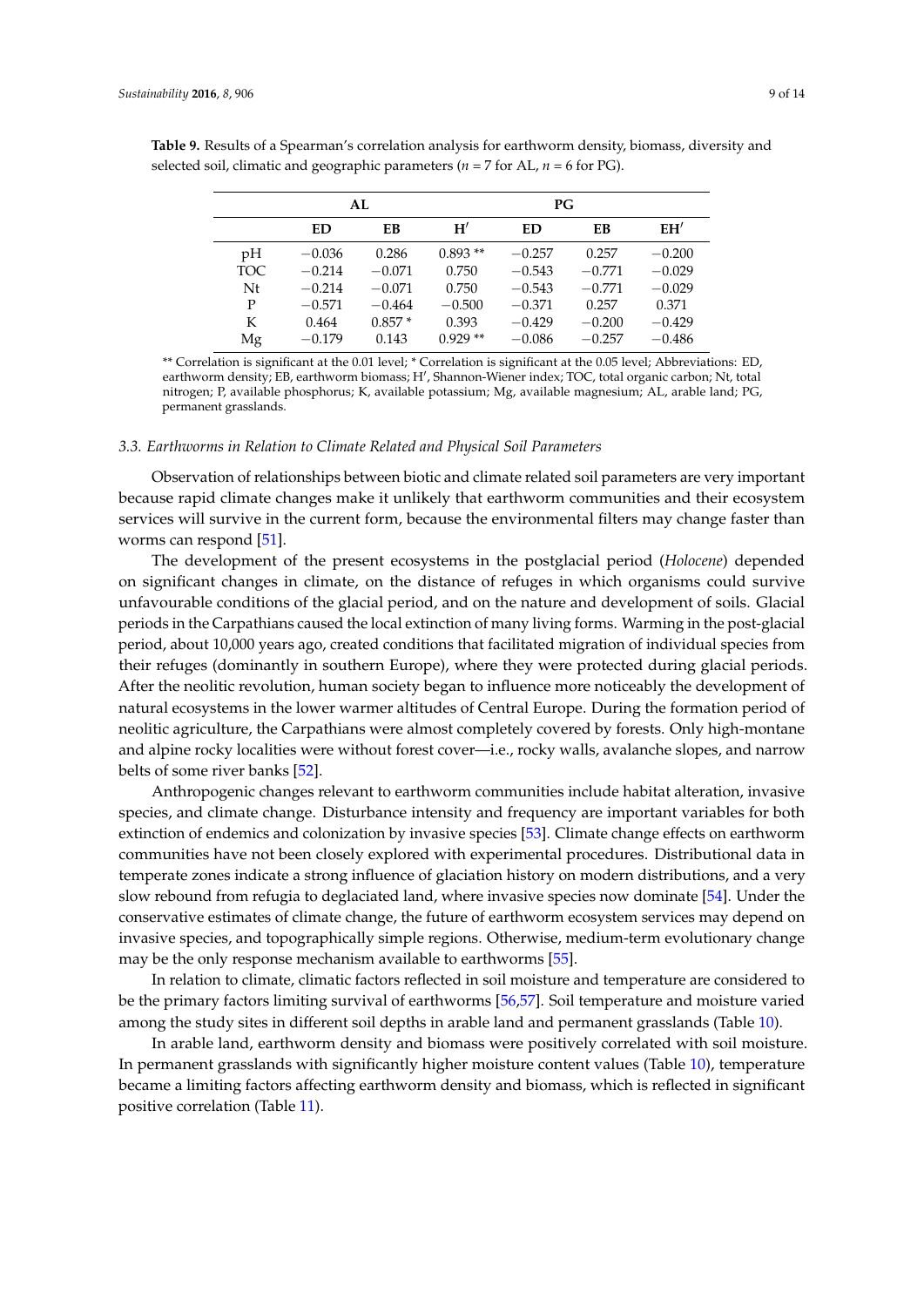<span id="page-9-0"></span>

|                             | Table 10. Mean soil temperature and soil moisture at seven study sites under different land use in |  |  |  |  |
|-----------------------------|----------------------------------------------------------------------------------------------------|--|--|--|--|
| 2015 ( $\degree$ C, $\%$ ). |                                                                                                    |  |  |  |  |
|                             |                                                                                                    |  |  |  |  |

| Study<br><b>Site</b> | Soil Temperature $(^{\circ}C)$ |       |                 |                 | Soil Moisture (%) |                 |      |       |  |
|----------------------|--------------------------------|-------|-----------------|-----------------|-------------------|-----------------|------|-------|--|
|                      | AL                             |       | PG              |                 | AL                |                 | PG   |       |  |
|                      | 5 cm                           | 20 cm | 5 <sub>cm</sub> | $20 \text{ cm}$ | 5 cm              | $20 \text{ cm}$ | 5 cm | 20 cm |  |
| <b>NV</b>            | 10.4                           | 5.2   | 7.7             | 5.2             | 10.4              | 27.0            | 23.0 | 22.9  |  |
| VO                   | 9.1                            | 6.2   |                 |                 | 21.1              | 20.6            |      |       |  |
| DV                   | 8.9                            | 7.9   | 7.9             | 7.7             | 39.0              | 31.9            | 47.6 | 29.9  |  |
| MJ                   | 7.4                            | 5.6   | 7.9             | 5.2             | 12.9              | 13.3            | 34.9 | 35.3  |  |
| KF.                  | 6.0                            | 4.1   | 7.2             | 5.1             | 22.0              | 19.7            | 35.3 | 18.6  |  |
| TA                   | 5.0                            | 6.9   | 6.9             | 6.6             | 12.4              | 30.7            | 34.7 | 33.0  |  |
| LТ                   | 4.6                            | 4.3   | 4.3             | 4.4             | 22.7              | $\overline{a}$  | 40.4 | 16.4  |  |

Abbreviations: NV, Nacina Ves; VO, Voderady; DV, Dvorníky; MJ, Moravský Ján; KE, Keˇcovo; TA, Tajov; LT, Liptovská Teplička; AL, arable land; PG, permanent grasslands.

<span id="page-9-1"></span>**Table 11.** Spearman's Rank correlation coefficients (*n* = 49 for AL, *n* = 42 for PG) for earthworm density, biomass and selected abiotic and biotic parameters.

|                  | AL        |           | РG        |           |  |  |
|------------------|-----------|-----------|-----------|-----------|--|--|
|                  | ED        | FВ        | ED        | FВ        |  |  |
| ST <sub>05</sub> | $-0.118$  | 0.185     | $0.371*$  | $0.457**$ |  |  |
| ST20             | $-0.055$  | 0.034     | $0.481**$ | $0.309*$  |  |  |
| <b>SM05</b>      | $0.309*$  | 0.242     | 0.107     | $-0.113$  |  |  |
| SM <sub>20</sub> | $0.387**$ | $0.528**$ | 0.250     | 0.225     |  |  |
| <b>PR80</b>      | $-0.137$  | $-0.307*$ | 0.133     | 0.072     |  |  |

\*\* Correlation is significant at the 0.01 level; \* Correlation is significant at the 0.05 level; Abbreviations: ED, earthworm density; EB, earthworm biomass; ST05, soil temperature in 5 cm depth; ST20, soil temperature in 20 cm depth; SM05, soil moisture in 5 cm depth; SM20, soil moisture in 20 cm depth; PR80, penetration resistance in 80 cm depth; AL, arable land; PG, permanent grasslands.

A negative correlation rate was measured between penetration resistance and earthworm biomass in arable land confirming the negative effect of soil compaction on earthworms. The results are in line with other studies that found a reduction in earthworm populations as a result of soil compaction in arable land [\[58,](#page-13-10)[59\]](#page-13-11).

#### *3.4. Earthworms in Relation to Arthropods*

We observed relationships between earthworms, arthropods, ground beetles and carabids (phylum *Arthropoda*, order *Coleoptera*, family *Carabidae*). A total of 3849 arthropod individuals were trapped representing an overall biomass of 302.3 g. The numbers of arthropods, ground beetles and carabids varied between study sites with different land management practices (Table [12\)](#page-10-0).

On average, the number of arthropods was roughly twice as high in permanent grasslands compared to intensively managed arable land (NV, DV, and MJ) including extensively managed arable land at the KE. Order *Coleoptera* belonged to the dominant orders at all study sites.

The highest number of carabids was counted at the LT study site in organically managed arable land. Carabid recruitment is enhanced by proper organic fertilization and green manuring [\[60\]](#page-13-12) applied at the LT study site. The second highest number was recorded again in arable land at the TA, study site with extensive land use management, located in mountain area surrounded by pastures and forests. The results suggest that land use and management determine the arthropods' assemblages. Regarding to the effect of management on soil arthropods there are different research results. Many studies reported that extensive or organic management has positive effects on biodiversity [\[61\]](#page-13-13), but these effects differed between species groups and spatial scales [\[62\]](#page-13-14). Attwood et al. [\[63\]](#page-13-15) observed significantly higher arthropod richness in areas of less intensive land use. There are also authors who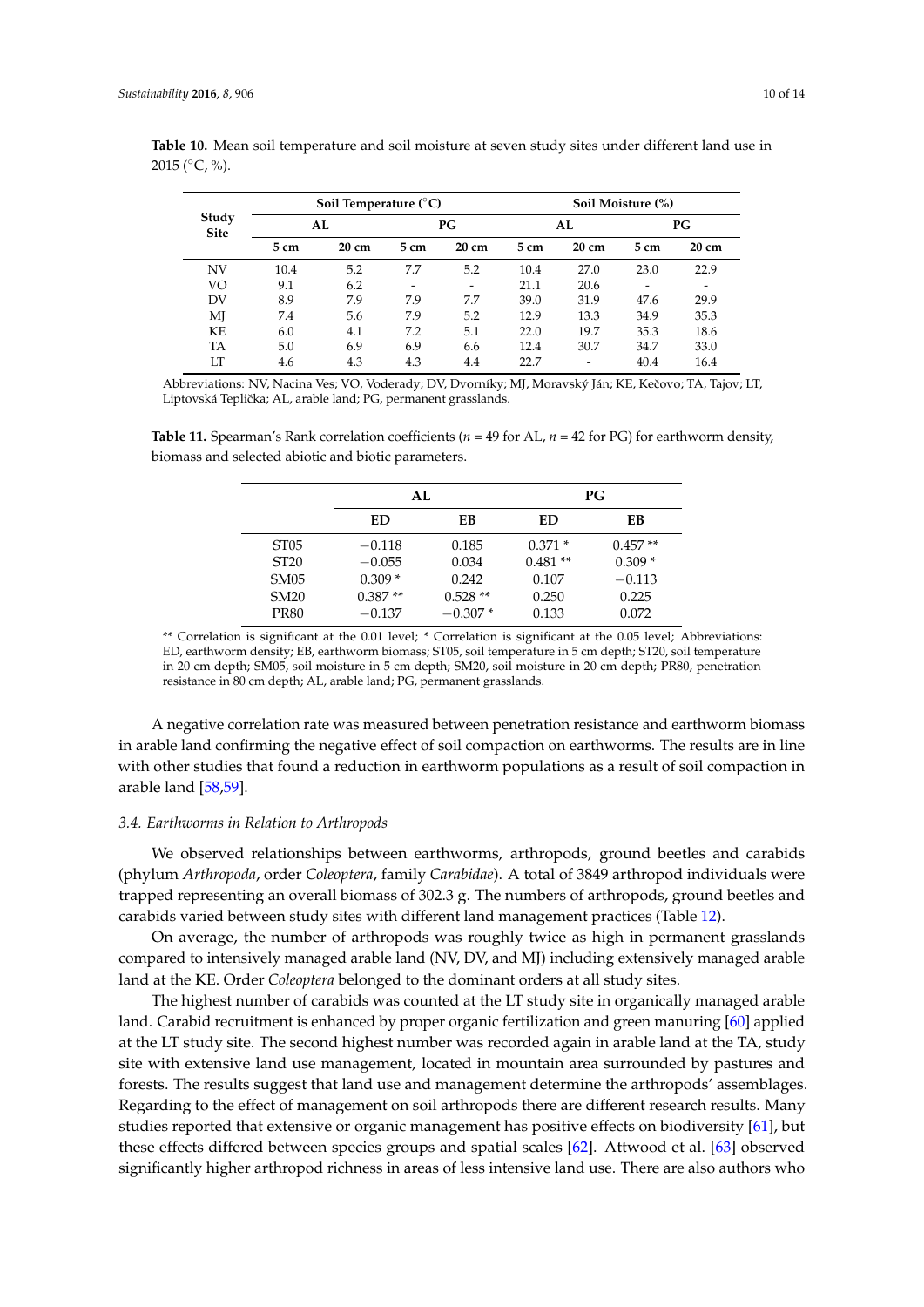observed no effect of management on selected arthropod orders [\[64\]](#page-13-16) or they found higher mesofauna abundance under conventional management than in under organic [\[65\]](#page-13-17).

|    |                                                     | N V           | vο                                                   | DV           | MJ            | KЕ           | TA            | LТ            |
|----|-----------------------------------------------------|---------------|------------------------------------------------------|--------------|---------------|--------------|---------------|---------------|
| AL | Arthropods                                          | 15.86         | 29.43                                                | 20.29        | 40.00         | 45.00        | 39.43         | 32.71         |
|    | of which <i>Ground</i> beetles<br>of which Carabids | 12.43<br>11.6 | 17.00<br>3.1                                         | 12.00<br>0.4 | 7.14<br>1.1   | 13.29<br>3.1 | 23.14<br>21.3 | 28.43<br>24.4 |
| PG | Arthropods                                          | 36.57         | $\overline{\phantom{a}}$                             | 43.86        | 102.57        | 78.14        | 31.43         | 23.29         |
|    | of which <i>Ground</i> beetles<br>of which Carabids | 19.57<br>13.9 | $\overline{\phantom{a}}$<br>$\overline{\phantom{a}}$ | 9.71<br>0.1  | 34.57<br>17.7 | 20.00<br>8.0 | 8.00<br>2.0   | 10.14<br>4.9  |

<span id="page-10-0"></span>**Table 12.** Summary of the mean numbers of arthropods, ground beetles and carabids (ind·trap−<sup>1</sup> ) at seven study sites in arable land and permanent grasslands.

Abbreviations: NV, Nacina Ves; VO, Voderady; DV, Dvorníky; MJ, Moravský Ján; KE, Kečovo; TA, Tajov; LT, Liptovská Teplička; AL, arable land; PG, permanent grasslands.

Our findings indicate trophic interactions between earthworms and arthropods, particularly because carabid beetles can act as predators of earthworms. Moreover, they are considered predators of crop pests, including slugs and aphids in agricultural systems. Symondson et al. [\[66\]](#page-13-18) found out that at times when target prey (pests) is limited in ecosystem, earthworms are the most frequently detected prey in the diet of these predators. King et al. [\[67\]](#page-13-19) found out in the field that, with little evidence of prey choice that earthworms were being predated in proportion to their densities. During the spring when our research was done target prey (pests) was limited in the agroecosystem, and earthworms could become the main prey in the diet of these predators. In the LT the lowest number of earthworms was recorded (20.99 ind·m<sup>-2</sup>, Table [3\)](#page-4-0) which could be affected by the highest number of carabid beetles among all study sites. However, much is still unknown regarding the biotic interactions, and much more interdisciplinary research is needed to assess the potential role of earthworms in soil systems and the potentially beneficial or harmful effects this regulation may have on ecosystem functions in different ecosystems [\[68\]](#page-13-20).

#### **4. Conclusions**

In spite of the fact that this paper has explored seven study sites in Slovakia, the findings have a wider relevance because of high variability in natural conditions and management practices of selected study sites. The assessment showed high relevance of dynamic but also more stable factors influencing earthworms in soil. Earthworm density and biomass were higher in permanent grasslands than in arable land. Among different abiotic soil parameters, climate related and water availability characteristics affected the distribution of earthworms. They will play an important role in the future connected with ongoing climate changes. Specifically, Fluvisols developed in alluvial zones created the most suitable conditions for earthworm abundance and biomass. These soils are influenced by sufficient water content. Relationships between earthworms and some chemical (pH, available nutrients) and physical (penetration resistance) factors were observed only in arable land. Observed biotic relations indicate trophic interactions between earthworms and arthropods, indicating that land use management may have a top-down effect on trophic interactions that shape earthworm communities. Further research is needed to link the biotic and abiotic factors, processes including land management to more complex ecosystem services.

**Acknowledgments:** This work was supported by the Slovak Research and Development Agency under Grant No. APVV-0098-12 *Analysis*, *modelling and evaluation of agro-ecosystem services.* The research of abiotic soil parameters was done by the equipment supported by Operational Programme Research and Development via contract No. ITMS-26210120024 *Restoration and building of infrastructure for ecological and environmental research at Matej Bel University in Banská Bystrica*.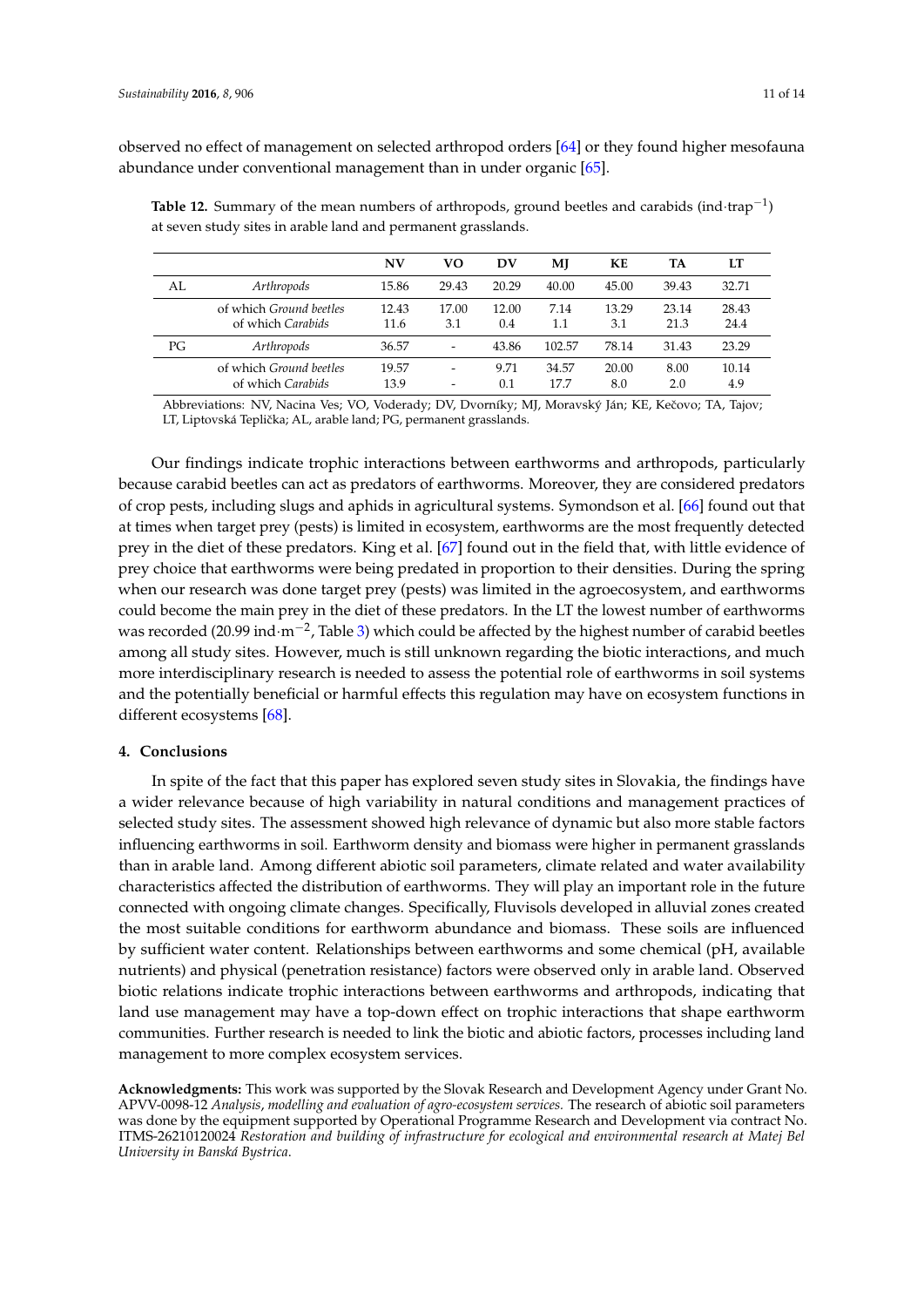**Author Contributions:** Radoslava Kanianska performed terrain research and literature review, analyzed the data, wrote the paper; Jana Jad'ud'ová performed terrain research; Jarmila Makovníková contributed to chemical analysis evaluation, Miriam Kizeková contributed to biological analysis evaluation.

**Conflicts of Interest:** The authors declare no conflict of interest.

#### **References**

- <span id="page-11-0"></span>1. Lavelle, P.; Spain, A.V. *Soil Ecology*; Kluwer Academic Publishers: Dordrecht, The Netherlands, 2000.
- <span id="page-11-1"></span>2. Jouquet, P.; Dauber, J.; Lagerlof, J.; Lavelle, P.; Lepage, M. Soil invertebrates as ecosystem engineers: Intended and accidental effects on soil and feedback loops. *Appl. Soil Ecol.* **2006**, *32*, 153–164. [\[CrossRef\]](http://dx.doi.org/10.1016/j.apsoil.2005.07.004)
- <span id="page-11-2"></span>3. Suthar, S. Earthworm communities as bio-indicator of arable land management practices: A case study in semiarid region of India. *Ecol. Indic.* **2009**, *9*, 588–594. [\[CrossRef\]](http://dx.doi.org/10.1016/j.ecolind.2008.08.002)
- <span id="page-11-3"></span>4. Bertrand, M.; Blouin, M.; Barot, S.; Charlier, A.; Marhcnad, D.; Roger-Estrade, J. Biocontrol of eyespot disease on two winter wheat cultivars by an anecic earthworm (*Lumbricus terrestris*). *Appl. Soil Ecol.* **2015**, *96*, 33–41. [\[CrossRef\]](http://dx.doi.org/10.1016/j.apsoil.2015.07.006)
- <span id="page-11-4"></span>5. Burke, J.L.; Maerz, J.C.; Milanovich, J.R.; Melany, C.F.; Gandhi, K.J.K. Invasion by exotic earthworms alters biodiversity and communities of litter- and soil-dwelling oribatid mites. *Diversity* **2011**, *3*, 155–175. [\[CrossRef\]](http://dx.doi.org/10.3390/d3010155)
- <span id="page-11-5"></span>6. Jones, C.G.; Lawton, J.H.; Shachak, M. Organisms as ecosystem engineers. *Oikos* **1994**, *69*, 373–386. [\[CrossRef\]](http://dx.doi.org/10.2307/3545850)
- <span id="page-11-6"></span>7. Curry, J.P. Factors affecting the abundance of earthworms in soil. In *Earthworm Ecology*; Edwards, C.A., Ed.; CRC Press LLC: Boca Raton, FL, USA, 2004; pp. 91–114.
- <span id="page-11-7"></span>8. Christensen, O.; Mather, J.G. Dynamics of lumbricid earthworm cocoons in relation to habitat conditions at three different arable sites. *Pedobiologia* **1990**, *34*, 227–238.
- <span id="page-11-8"></span>9. Kernecker, M.; Whalen, J.K.; Bradley, R.L. Agricultural management and flooding shape habits for non-native earthworms in southern Quebec, Canada. *Appl. Soil Ecol.* **2015**, *96*, 240–250. [\[CrossRef\]](http://dx.doi.org/10.1016/j.apsoil.2015.08.011)
- <span id="page-11-9"></span>10. Sheu, S. Effects of earthworms on plant growth patterns and perspecitves. *Pedobiologia* **2003**, *47*, 846–856. [\[CrossRef\]](http://dx.doi.org/10.1078/0031-4056-00270)
- 11. Cortez, J. Field decomposition of leaf litters: Relationships between decomposition rates and soil moisture, soil temperature and earthworm activity. *Soil Biol. Biochem.* **1998**, *30*, 783–793. [\[CrossRef\]](http://dx.doi.org/10.1016/S0038-0717(97)00163-6)
- 12. Goswami, R. Determination of ecological diversity indices to assess the interrelationship between earthworm diversity and different habitats of Indian Botanic garden, Howrah, India. *Biol. Forum Int. J.* **2015**, *7*, 128–136.
- 13. Jones, H.D.; Santoro, G.; Boag, B.; Neilson, R. The diversity of earthworms in 200 Scottish fields and the possible effect of New Zeland land flatworms (Arthurdendyus triangulates) on earthworm populations. *Ann. Appl. Biol.* **2001**, *139*, 75–92. [\[CrossRef\]](http://dx.doi.org/10.1111/j.1744-7348.2001.tb00132.x)
- 14. Ranson, T.S.; Billa, B.J. Differences in soil characteristics between field and forest may influence the distribution of an invasive earthworm. *Invertebr. Biol.* **2015**, *134*, 78–87. [\[CrossRef\]](http://dx.doi.org/10.1111/ivb.12078)
- 15. Ravenek, J. *C and N Mineralization and Earthworm Populations in a Norway Spruce Forest at Hasslov (SW Sweden), 25 Years after Liming*; SLU, Department of Ecology: Uppsala, Sweden, 2009.
- <span id="page-11-10"></span>16. Wever, L.A.; Timothy, J.L.; Clapperton, M.J. The influence of soil moisture and temperature on the survival, aestivation, growth and development of juvenile *Aporrectodea tuberculate* (eisen) (*Lumbiricidae*). *Pedobiologia* **2001**, *45*, 121–133. [\[CrossRef\]](http://dx.doi.org/10.1078/0031-4056-00074)
- <span id="page-11-11"></span>17. Lavelle, P.; Barois, I.; Martin, A.; Zaidi, Z.; Schaefer, P. Management of earthworm populations in agro-ecosystems. A possible way to maintain soil quality? In *Ecology of Arable Land—Perspectives and Challenges*; Clarholm, M., Bergström, L., Eds.; Springer: Dordrecht, The Netherlands, 1989; pp. 109–122.
- <span id="page-11-12"></span>18. Chan, K.Y. An overview of some tillage impacts on earthworm population abundance and diversity—Implications for functioning in soils. *Soil Tillage Res.* **2001**, *57*, 179–191. [\[CrossRef\]](http://dx.doi.org/10.1016/S0167-1987(00)00173-2)
- <span id="page-11-13"></span>19. Paoletti, M.G. The role of earthworms for assessment of sustainability and as bioindicators. *Agric. Ecosyst. Environ.* **1999**, *74*, 137–155. [\[CrossRef\]](http://dx.doi.org/10.1016/S0167-8809(99)00034-1)
- <span id="page-11-14"></span>20. Kibblewhite, M.G.; Ritz, K.; Swift, M.J. Soil health in agricultural systems. *Philos. Trans. R. Soc. Lond. B* **2008**, *363*, 685–701. [\[CrossRef\]](http://dx.doi.org/10.1098/rstb.2007.2178) [\[PubMed\]](http://www.ncbi.nlm.nih.gov/pubmed/17785275)
- <span id="page-11-15"></span>21. Mele, P.M.; Carter, M.R. Species abundance of earthworms in arable and pasture soils in south-eastern Australia. *Appl. Soil. Ecol.* **1999**, *12*, 129–137. [\[CrossRef\]](http://dx.doi.org/10.1016/S0929-1393(99)00006-2)
- <span id="page-11-16"></span>22. Manono, B. Agro-ecological role of earthworms (*Oligochaetes*) in sustainable agriculture and nutrient use efficiency: A review. *J. Agric. Ecol. Res. Int.* **2016**, *8*, 1–18. [\[CrossRef\]](http://dx.doi.org/10.9734/JAERI/2016/24517)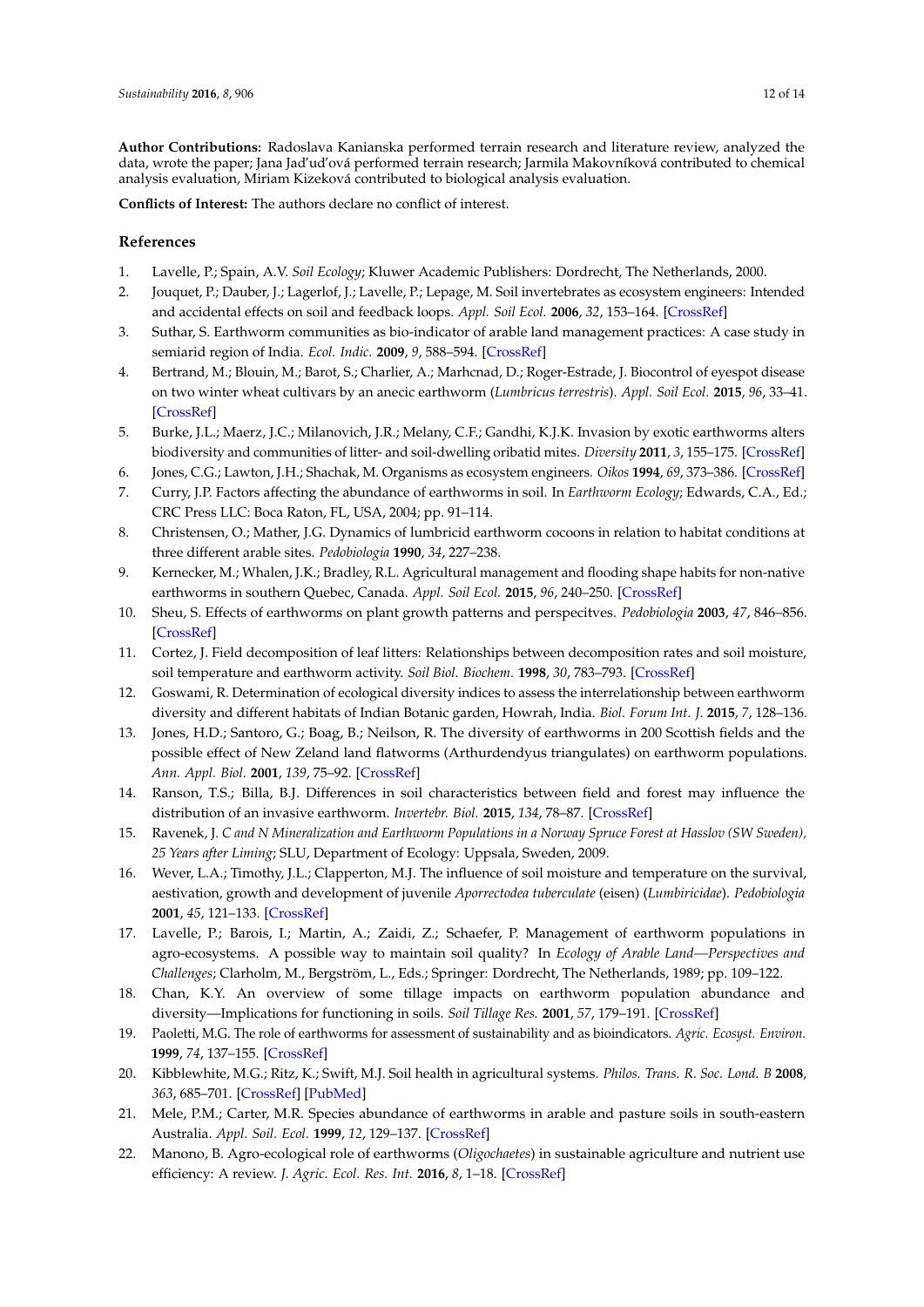- <span id="page-12-0"></span>23. MESR. *National Biodiversity Strategy of Slovakia*; MESR: Bratislava, Slovakia, 1998.
- <span id="page-12-1"></span>24. Nikitin, V.; Fishman, V. On the improvement of methods for determination of soil carbon. *Chem. Agric.* **1969**, *3*, 76–77.
- <span id="page-12-2"></span>25. Mehlich, A. Mehlich 3 soil test extractant: A modification of Mehlich 2 extractant. *Commun. Soil Sci. Plant Anal.* **1984**, *15*, 1409–1416. [\[CrossRef\]](http://dx.doi.org/10.1080/00103628409367568)
- <span id="page-12-3"></span>26. Zajonc, I. Earthworms (*Oligochaeta; Lumbricidae*) of Slovakia. In *Biological Studies*; VEDA: Bratislava, Slovakia, 1981.
- <span id="page-12-4"></span>27. Bhadauria, T.; Saxena, K.G. Role of earthworms in Soil fertility Maintenance through the production of Biogenic Structures. *Appl. Environ. Soil Sci.* **2010**. [\[CrossRef\]](http://dx.doi.org/10.1155/2010/816073)
- <span id="page-12-5"></span>28. Edwards, C.A.; Bohlen, P.J. *Biology and Ecology of Earthworms*, 3rd ed.; Chapman and Hall: London, UK, 1996.
- <span id="page-12-6"></span>29. Wurst, S.; De Deyn, G.B.; Orwin, K. Soil biodiversity and functions. In *Soil Ecology and Ecosystem Services*; Wall, D.H., Ed.; Oxford University Press: Oxford, UK, 2012; pp. 28–44.
- <span id="page-12-7"></span>30. Kanianska, R.; Jad'ud'uová, J.; Kizeková, M.; Makovníková, J. Earthworms as bioindicator of land use in agroecosystems. *Ecol. Saf.* **2015**, *9*, 34–41.
- <span id="page-12-8"></span>31. Fromm, H.; Winter, K.; Filser, J.; Hantshcel, R.; Beese, F. The influence of soil type and cultivation system on the spatial distribution of the soil fauna and microorganisms and their interactions. *Geoderma* **1993**, *60*, 109–118. [\[CrossRef\]](http://dx.doi.org/10.1016/0016-7061(93)90021-C)
- 32. Lamandé, M.; Hallaire, V.; Curmi, P.; Pérés, G.; Cluzeau, D. Changes of pore morphology, infiltration and earthworm community in a loamy soil under different agricultural managements. *Catena* **2003**, *54*, 637–649. [\[CrossRef\]](http://dx.doi.org/10.1016/S0341-8162(03)00114-0)
- <span id="page-12-9"></span>33. Marhan, S.; Scheu, S. The influence of mineral and organic fertilisers on the growth of the endogeic earthworm *Octolasion tyrtaeum* (Savigny). *Pedobiologia* **2005**, *49*, 239–249. [\[CrossRef\]](http://dx.doi.org/10.1016/j.pedobi.2004.11.002)
- <span id="page-12-10"></span>34. De Goede, R.G.M.; Brussaard, L.; Akkermans, A.D.L. On-farm impact of cattle slurry manure management on biological soil quality. *NJAS Wagening. J. Life Sci.* **2003**, *51*, 103–133. [\[CrossRef\]](http://dx.doi.org/10.1016/S1573-5214(03)80029-5)
- <span id="page-12-11"></span>35. Murchie, A.K.; Blackshaw, R.P.; Gordon, A.W.; Christie, P. Responses of earthworm species to long-term applications of slurry. *Appl. Soil Ecol.* **2015**, *96*, 60–67. [\[CrossRef\]](http://dx.doi.org/10.1016/j.apsoil.2015.07.005)
- <span id="page-12-12"></span>36. Pommeresche, R.; Loes, A.K. Relations between Agronomic Practice and earthworms in Norwegian Arable Soils. *Dyn. Soil Dyn. Plant* **2009**, *3*, 129–142.
- <span id="page-12-13"></span>37. Crittenden, S.J.; Eswaramurthy, T.; De Goede, R.G.M.; Brussaard, L.; Pulleman, M.M. Effect of tillage on earthworms over short- and medium-term in conventional and organic farming. *Appl. Soil Ecol.* **2014**, *83*, 140–148. [\[CrossRef\]](http://dx.doi.org/10.1016/j.apsoil.2014.03.001)
- <span id="page-12-14"></span>38. Hansen, S.; Engelstad, F. Earthworm populations in a cool and wet district as affected by tractor traffic and fertilisation. *Appl. Soil Ecol.* **1999**, *13*, 237–250. [\[CrossRef\]](http://dx.doi.org/10.1016/S0929-1393(99)00037-2)
- <span id="page-12-15"></span>39. Zajonc, I. *Earthworms (Lumbicidae) in Meadows of Carpathian Region in Czechoslovakia*; VEDA: Bratislava, Slovakia, 1970.
- <span id="page-12-16"></span>40. Dinter, A.; Oberwalder, C.H.; Kabouw, P.; Coulson, M.; Ernst, G.; Leicher, T.; Miles, M.; Weyman, G.; Klein, O. Occurrence and distribution of earthworms in agricultural landscapes across Europe with regard to testing for responses to plant protection products. *J. Soils Sediments* **2013**, *13*, 278–293. [\[CrossRef\]](http://dx.doi.org/10.1007/s11368-012-0620-z)
- <span id="page-12-17"></span>41. Sheppard, D. *Earthworms in England: Distribution, Abundance and Habitats*; Natural England Commissioned Report NECR 145; Natural England: Worcester, UK, 2014.
- <span id="page-12-18"></span>42. Ivask, M.; Kuu, A.; Sizov, E. Abundance of earthworm species in Estonian arable soils. *Eur. J. Soil Biol.* **2007**, *43*, 39–42. [\[CrossRef\]](http://dx.doi.org/10.1016/j.ejsobi.2007.08.006)
- <span id="page-12-19"></span>43. Zeithaml, J.; Pižl, V.; Sklenička, P. Earthworm assemblages in an ecotone between forest and arable field and their relations with soil properties. *Pesq. Agropec. Bras. Brasília* **2009**, *44*, 922–926.
- <span id="page-12-20"></span>44. Whalen, J.K. Spatial and temporal distribution of earthworm patches in corn field and forest systems of southwestern Quebec, Canada. *Appl. Soil Ecol.* **2004**, *27*, 143–151. [\[CrossRef\]](http://dx.doi.org/10.1016/j.apsoil.2004.04.004)
- <span id="page-12-21"></span>45. Haynes, R.J.; Dominy, C.S.; Graha, M.H. Effect of agricultural land use on soil organic matter status and the composition of earthworm communities in KwaZulu-Natal, South Africa. *Agric. Ecosyst. Environ.* **2002**, *95*, 453–464. [\[CrossRef\]](http://dx.doi.org/10.1016/S0167-8809(02)00223-2)
- <span id="page-12-22"></span>46. Edwards, C.A. The importance of earthworms as key representatives of the soil fauna. In *Earthworm Ecology*; Edwards, C.A., Ed.; CRC Press: Boca Raton, FL, USA, 2004.
- <span id="page-12-23"></span>47. Laossi, K.R.; Decens, T.; Jouquet, P.; Barot, S. Can we predict how earthworm effects on plant growth vary with soil properties? *Appl. Environ. Soil Sci.* **2010**. [\[CrossRef\]](http://dx.doi.org/10.1155/2010/784342)